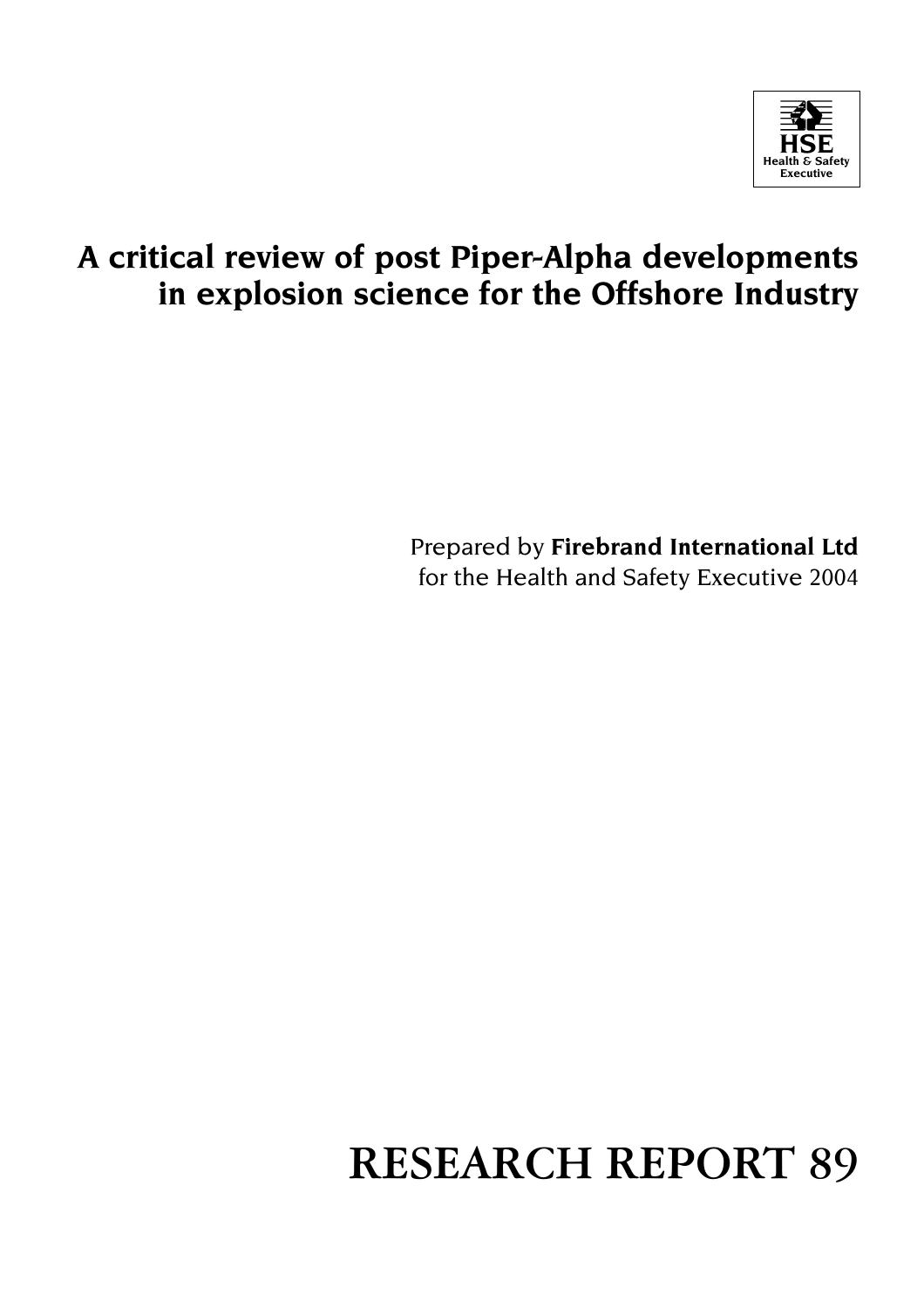

# **A critical review of post Piper-Alpha developments in explosion science for the Offshore Industry**

**David C. Bull** 

Firebrand International Ltd The Old Rectory Plough Lane Christleton Chester Cheshire CH3 7BA

Considerable experimental and theoretical progress in the understanding of explosions in offshore structures has been made over the last decade. This report reviews this progress with special emphasis on the degree of implementation of the new knowledge gained into optimisation of structural design. Remaining areas of uncertainty are highlighted.

The state-of-the-art of knowledge at time of Piper Alpha in

a) explosion loading prediction and

b) explosion response of structures is covered in a brief resume.

Relevant explosion research, worldwide, since Piper Alpha is then reviewed, concentrating on new experimental studies and their interpretation and basic improvements in phenomenological understanding. Progress in modelling and tools available for predicting explosion loading (including ability to cope with inhomogeneous release scenarios, water spray mitigation etc) and explosion response is addressed.

This report and the work it describes were funded by the Health and Safety Executive (HSE). Its contents, including any opinions and/or conclusions expressed, are those of the authors alone and do not necessarily reflect HSE policy.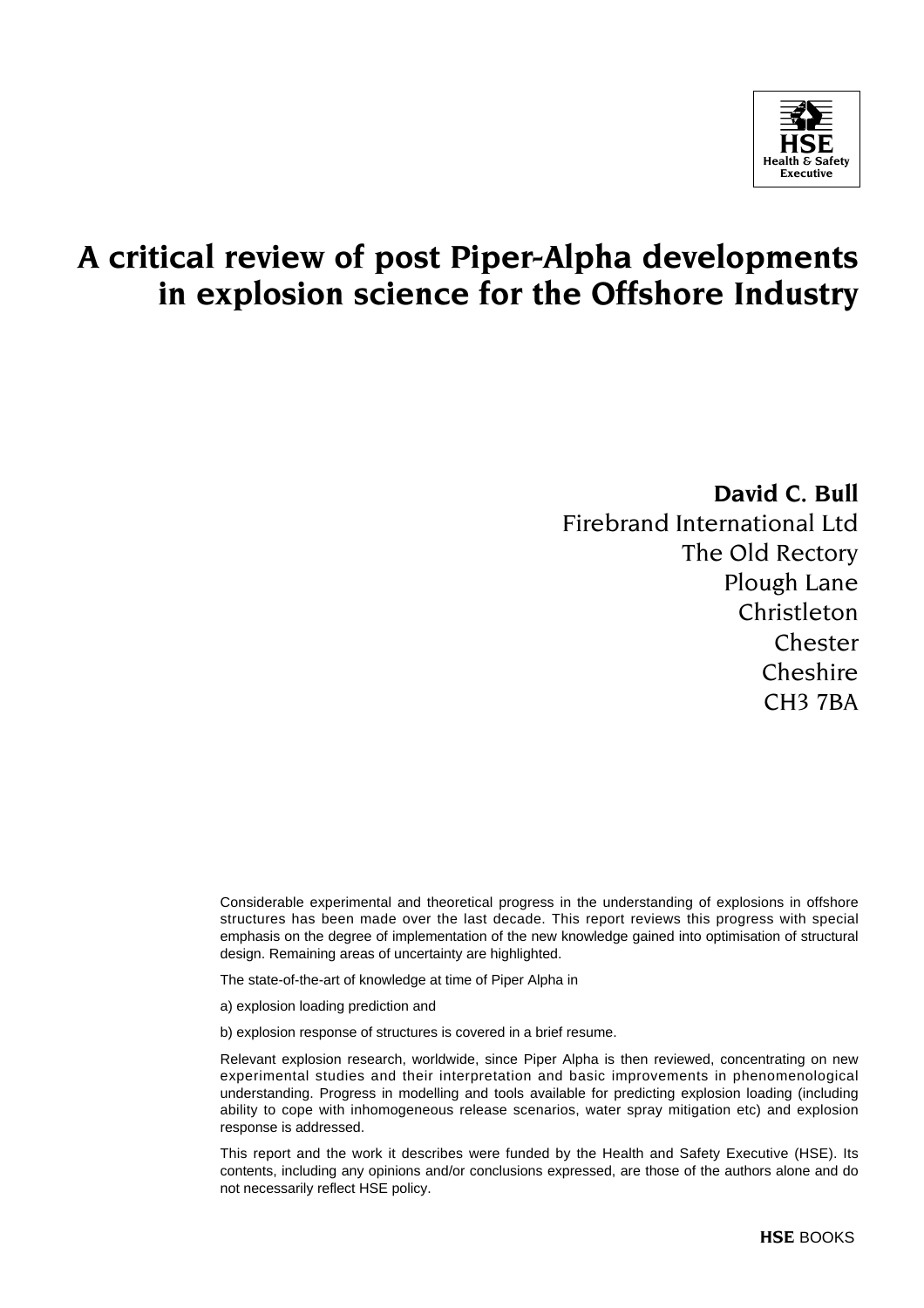#### © Crown copyright 2004

#### First published 2004

#### ISBN 0 7176 2813 2

All rights reserved. No part of this publication may be reproduced, stored in a retrieval system, or transmitted in any form or by any means (electronic, mechanical, photocopying, recording or otherwise) without the prior written permission of the copyright owner.

Applications for reproduction should be made in writing to: Licensing Division, Her Majesty's Stationery Office, St Clements House, 2-16 Colegate, Norwich NR3 1BQ or by e-mail to hmsolicensing@cabinet-office.x.gsi.gov.uk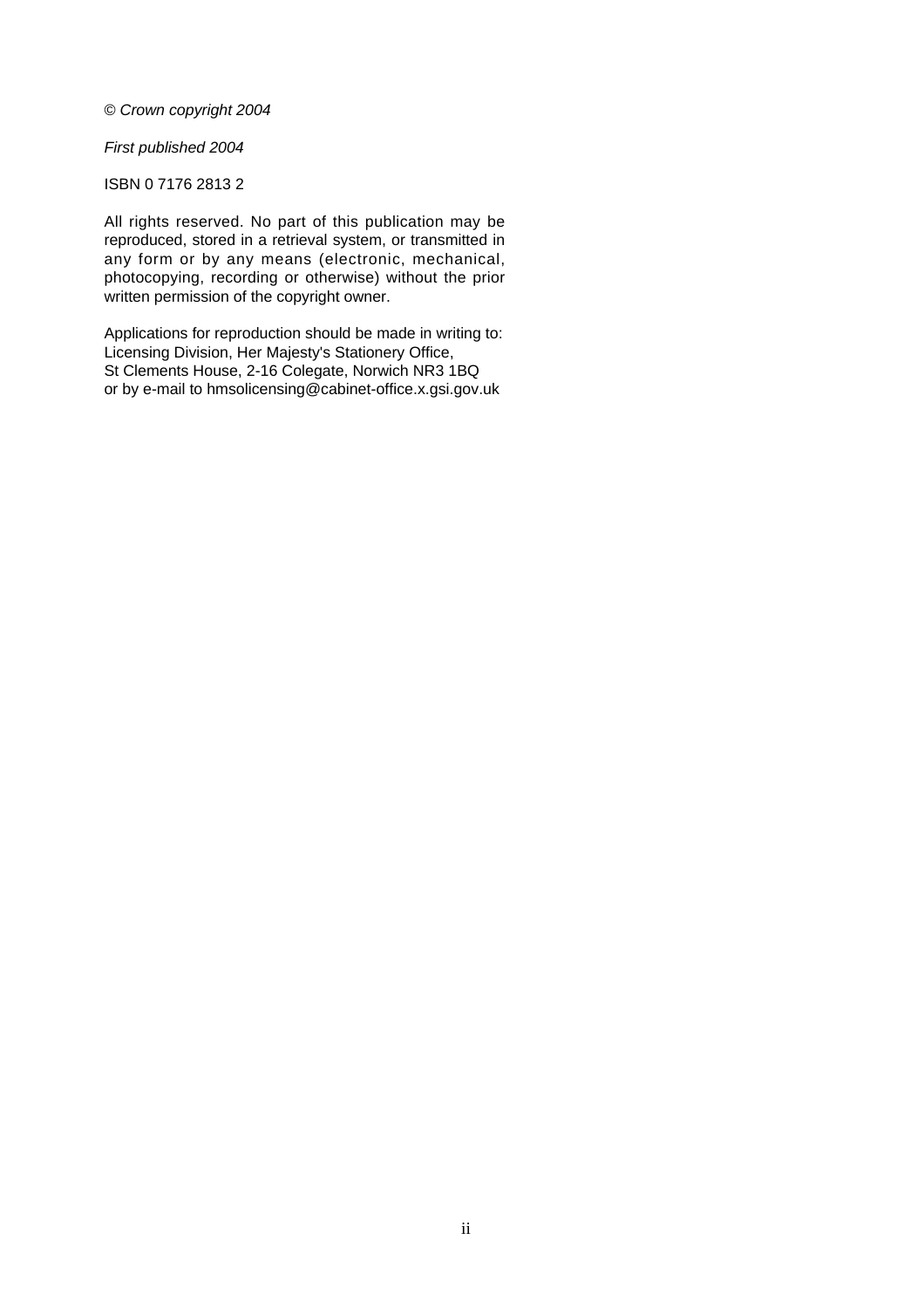# **CONTENTS**

|    | <b>SUMMARY</b>                                                                                                                           | Page           |
|----|------------------------------------------------------------------------------------------------------------------------------------------|----------------|
| 1. | <b>GENERAL INTRODUCTION</b>                                                                                                              | 3              |
|    | 1.1 THE STATE-OF-THE-ART OF KNOWLEDGE AT TIME OF PIPER<br>ALPHA IN EXPLOSION LOADING PREDICTION AND EXPLOSION<br>RESPONSE OF STRUCTURES. | $\overline{4}$ |
|    | <b>Explosion Loading</b><br>1.1.1                                                                                                        | $\overline{4}$ |
|    | 1.1.2<br>Mitigation                                                                                                                      | 5              |
|    | 1.1.3<br><b>Explosion Response</b>                                                                                                       | 5              |
|    | Guidance<br>1.1.4                                                                                                                        | 5              |
| 2. | REVIEW OF RELEVANT EXPLOSION RESEARCH SINCE PIPER<br><b>ALPHA</b>                                                                        | 6              |
|    | 2.1 EXPERIMENTATION                                                                                                                      | 6              |
|    | 2.2.1. Scale Model Experiments                                                                                                           | 6              |
|    | 2.1.2 Explosion Science Experiments                                                                                                      | 6              |
|    | 2.1.3 Two Phase explosions                                                                                                               | 7              |
|    | 2.1.4 Full Size Tests                                                                                                                    | 8              |
|    | 2.2 EXPLOSION MITIGATION                                                                                                                 | 10             |
|    | 2.2.1 Mitigation By Design                                                                                                               | 10             |
|    | 2.2.2 Water Sprays                                                                                                                       | 10             |
|    | 2.2.3 Barrier Mitigation Methods                                                                                                         | 11             |
|    | 2.2.4 Statistical Treatments to mitigate explosion design case                                                                           | 11             |
|    | <b>2.3 EXPLOSION RESPONSE</b>                                                                                                            | 12             |
| 3. | <b>REVIEW OF PROGRESS IN MODELLING AND TOOLS AVAILABLE</b>                                                                               | 14             |
|    | <b>3.1 GUIDELINES</b>                                                                                                                    | 14             |
|    | 3.2 PHENOMENOLOGICAL                                                                                                                     | 14             |
|    | 3.3 COMPUTATIONAL FLUID DYNAMIC                                                                                                          | 14             |
|    | 3.4 DIRECT NUMERICAL SIMULATION                                                                                                          | 16             |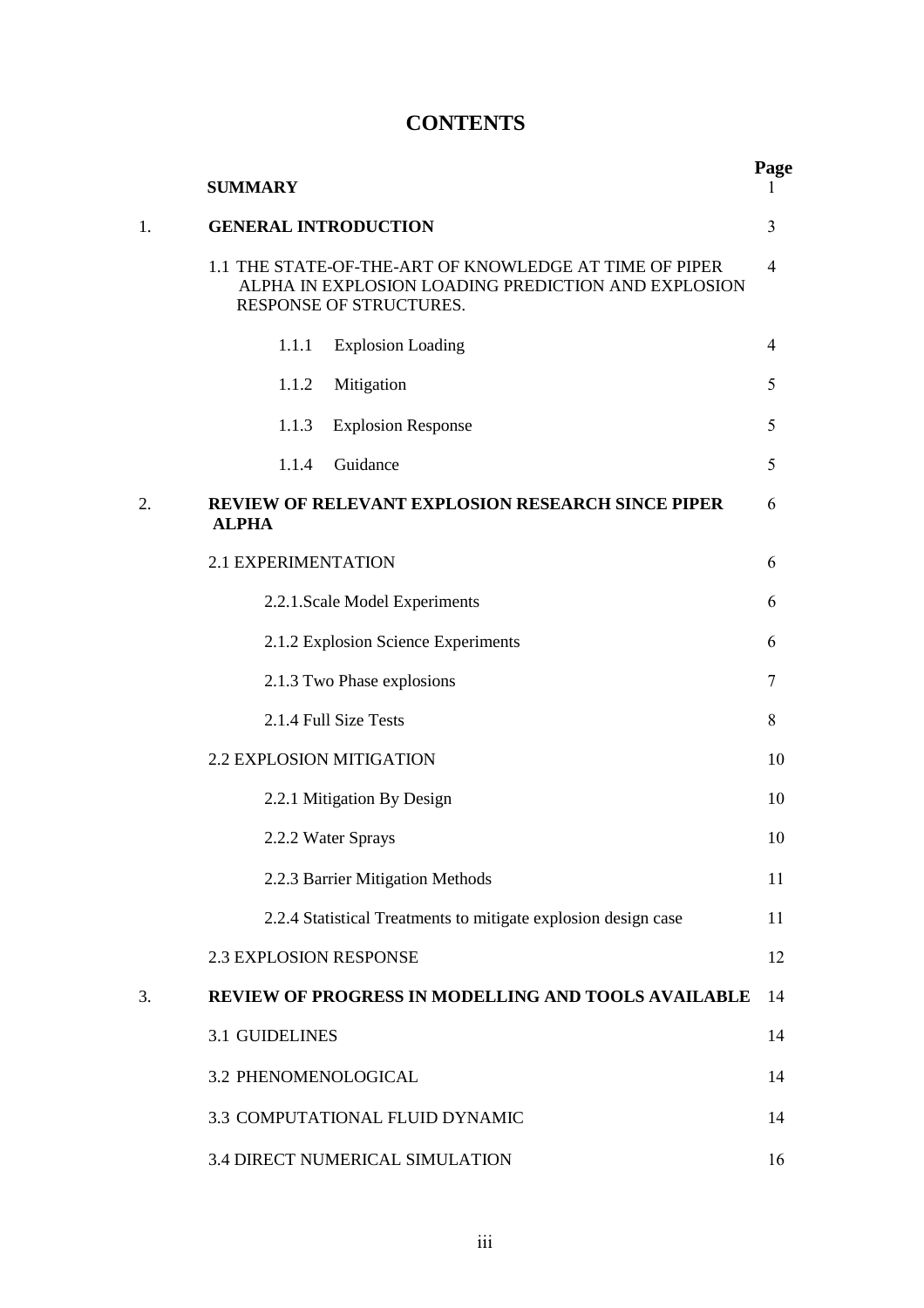|    | 3.5 FUTURE MODELLING DIRECTIONS      |    |
|----|--------------------------------------|----|
| 4. | THE CURRENT DEGREE OF IMPLEMENTATION | 18 |
| 5. | A LOOK FORWARD                       | 19 |
| б. | <b>REFERENCES</b>                    |    |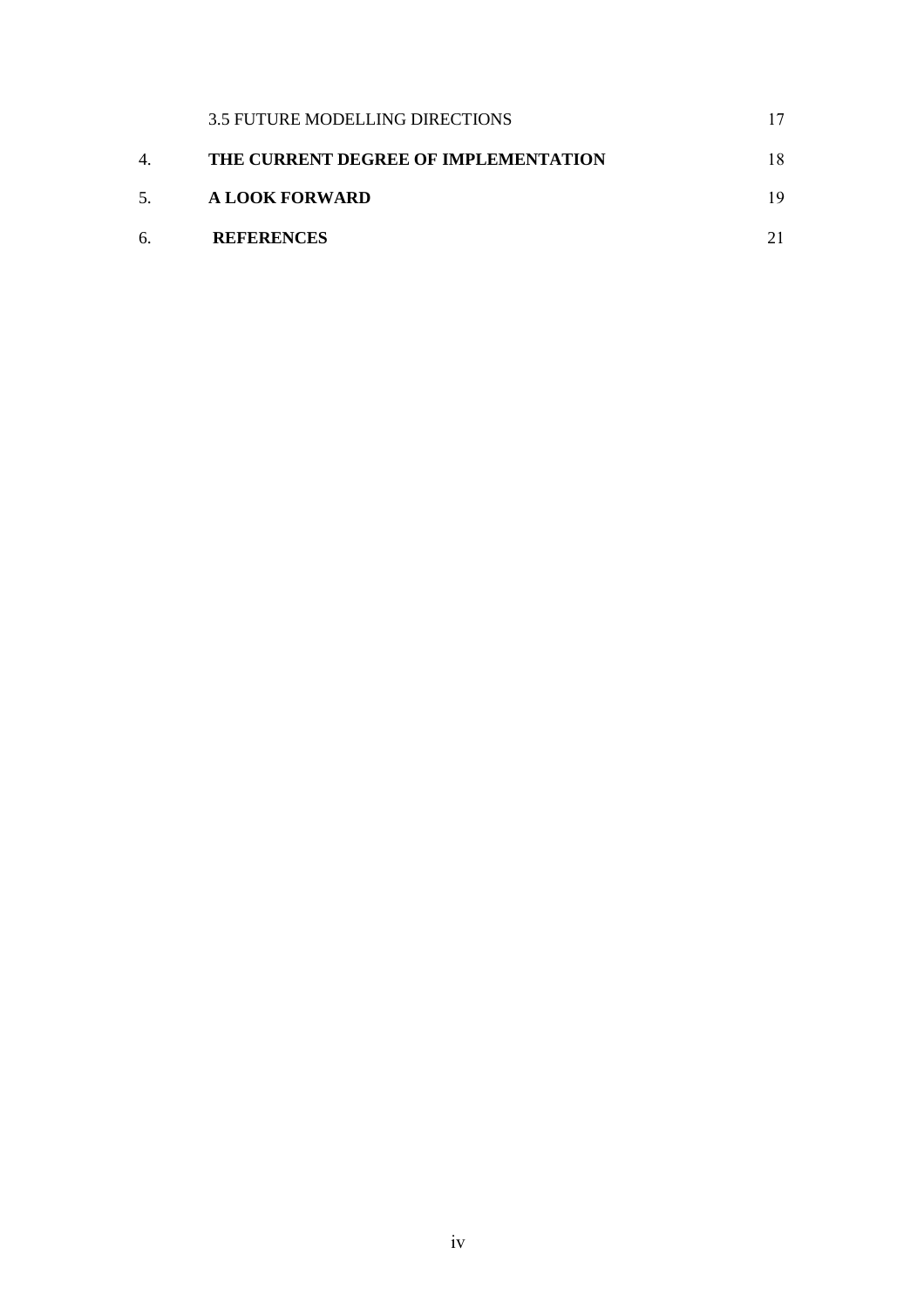## **SUMMARY**

Considerable experimental and theoretical progress in the understanding of explosions in offshore structures has been made over the last decade. This report reviews this progress with special emphasis on the degree of implementation of the new knowledge gained into optimisation of structural design. Remaining areas of uncertainty are highlighted.

The state-of-the-art of knowledge at time of Piper Alpha in a) explosion loading prediction and b) explosion response of structures is covered in a brief resume. Relevant explosion research, worldwide, since Piper Alpha is then reviewed, concentrating on new experimental studies and their interpretation and basic improvements in phenomenological understanding. Progress in modelling and tools available for predicting explosion loading (including ability to cope with inhomogeneous release scenarios, water spray mitigation etc) and explosion response is addressed.

Knowledge of deflagration explosions and their impact on offshore structures has increased greatly since the Piper Alpha disaster but large-scale tests in a mock up offshore module revealed explosions more severe than previously recognised. However, new statistical methods address the risk of series of explosion event scenarios. This produces an approach more commensurate with that of quantitative risk analysis and away from the "worst case" scenario. It also puts explosion risks into context - as has long been done for other risk events such as earthquakes, storms etc.

The large-scale tests demonstrated various new aspects of explosion phenomenology not previously specifically observed, and not predicted by the explosion model tools in their then current versions. All explosion models have however now been improved with hindsight. The basic architecture of CFD codes is now quite old. It may be that adaptive grid meshing would also be a viable future direction for these. Empirical aspects of sub-grid modelling can probably only be improved with further research.

Response calculations must also be made to recognise possibilities of high-pressure excursions due to pressure wave interactions. Further, it is clear that crucial decisions on the nature and magnitude of the loading have to be made before details are available. Applying simple tools at a very early stage can provide design of primary structures, so methods for allowing for future additions of complexity to design are of major importance. Some recent work wherein explosion loading models are directly coupled to response models are discussed and new work which takes this a step further and looks at the effect which a yielding structure has on the progress and nature of the explosion is mentioned.

It is concluded that much of the new knowledge is now available to a wider range of design engineers – for it has promptly been incorporated into know-how transfer tools e.g. computer programs.

Nevertheless, it remains to be demonstrated that explosion response codes predict adequately.

The whole approach is now much more mature, and there is a more widespread understanding of basic explosion knowledge. Some remaining significant gaps in scientific understanding, in technology, and in modelling capability, are identified.

New goal setting legislation has begun to encourage new methods and new technologies - but new research has brought effective mitigation methods.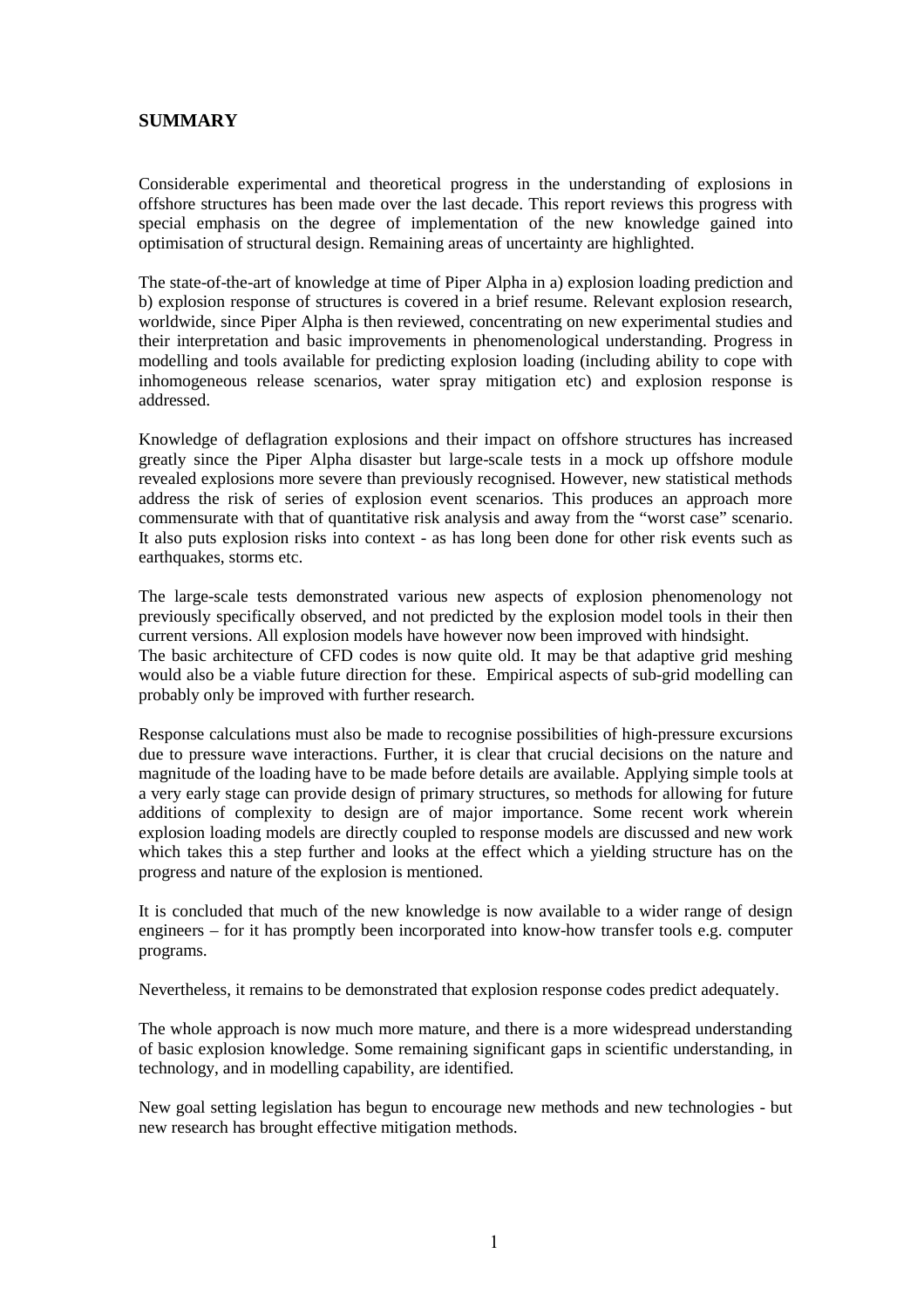Water sprays have provided effective mitigation and are here to stay. Water deluge on gas detection is now widely implemented especially in new designs.

As was observed during Phase 1 of the joint industry project, so also now it is clear that commercial considerations put damper on wide rapid know-how dissemination - and this leads to inefficiency. There is widespread knowledge within the circle of those specifically involved in post Piper sponsored project work, JIP Phase 2 etc., but were the new knowledge available to the worldwide scientific community, considerable "gearing" might be achieved with other researchers moving the knowledge forward too.

.

The nub of the problem is of making accurate predictions outside domain of experimental knowledge - and it remains. There is still a need so to understand the physics of explosions and their effects on offshore platforms as to permit accurate scaling & prediction. To achieve this, there is a need now to turn attention to the underlying science. Only in this way can a step change in ability and confidence of predictions for such complex situations be achieved. Direct Numerical Simulation may prove to be one of the most useful tools finally to nail problems of scaling - hence significantly improve predictability for large structures.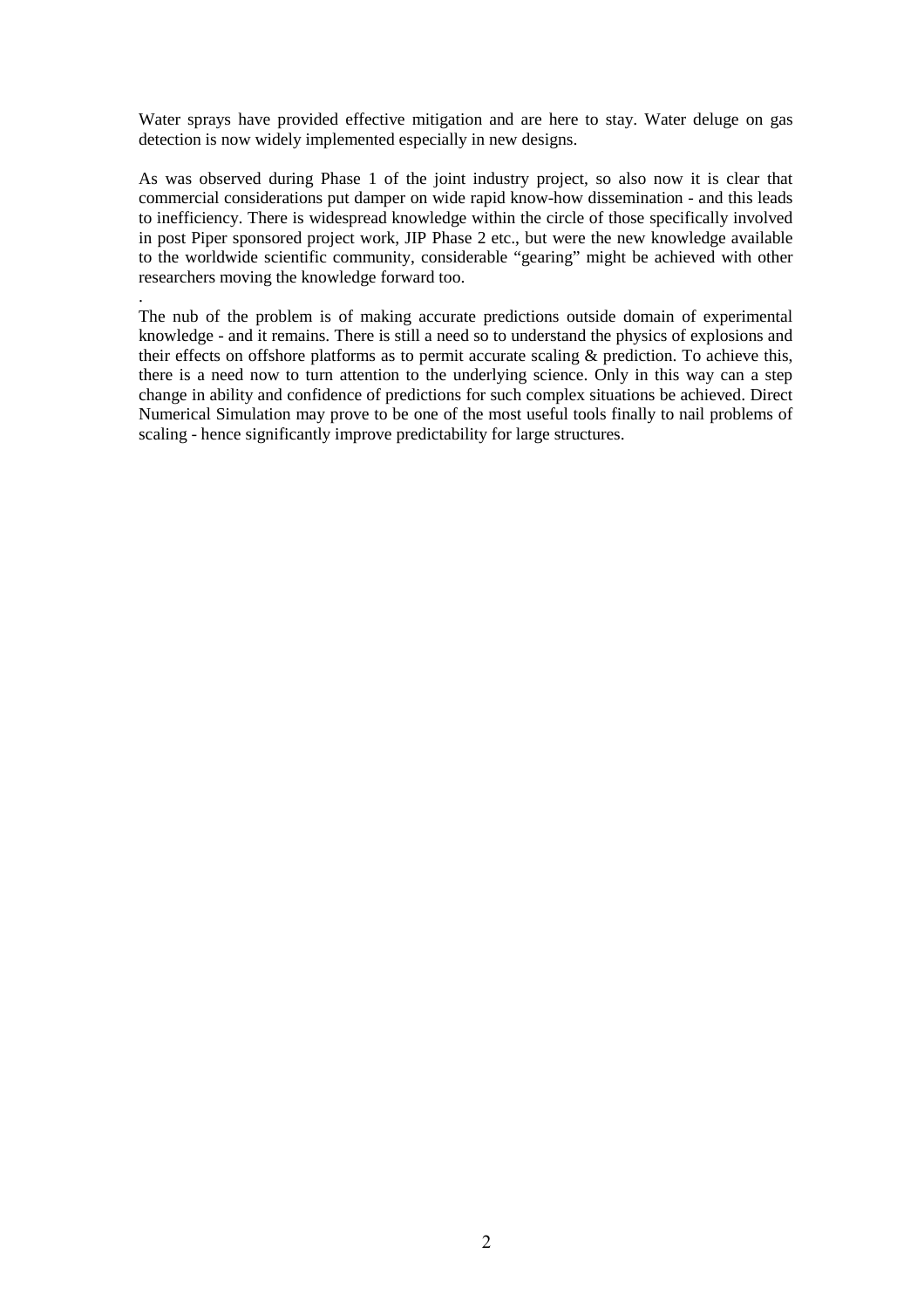# **1**.**GENERAL INTRODUCTION**

In 1991, the state-of-the-art of explosion science knowledge was compared with the prediction requirements of the design and construction engineer for offshore structures and found to be wanting<sup>1</sup>. In two respects this was unsurprising. Firstly, history shows us that many new technologies are developed before mastering each and every one of the technical parameters indeed if we were to wait until all were understood, there would be no progress. For example steam engines were developed and in wide use before the technology for boiler construction was fully mastered<sup>2</sup>, aluminium aircraft built and flown before metal fatigue was widely understood. Technology learning moves apace and is sometimes spurred by accidents.

The explosion science fraternity were at that time looking through a glass darkly. It is particularly apposite to talk of a "fraternity" since there is a finite core of experimentalists and theoreticians working on the explosion theme worldwide and they do generally communicate exceptionally well. In the 1970's there was a flurry of work on gas detonation, inter alia, because at the time it was believed that this might have been the major cause of vapour cloud explosions. Only gas detonation explosions are self-sustained and so only they, it was argued, could occur in wholly unconfined circumstances. This belief was balanced by the dearth of information on the nature, structure and detonability of spherically diverging detonation waves. A wave of experimental and theoretical studies resulted in the knowledge about such detonations increasing in depth and breadth. At the same time this new knowledge showed that detonation was largely to be ruled out as a mechanism as the practical hazard environment as it was so hard to initiate.

Attention then focussed on subsonic, "deflagration" explosions. They are of course not selfsustained but the establishment of the Schelkin mechanism in the early 1980's gave both a theoretical and practical framework for understanding industrial explosions. Over the years a number of vented explosion experiments had been performed and many wholly empirical relationships developed for predicting what part of the adiabatic explosion pressure would occur in practice. The external explosion<sup>3</sup> was first recognised in 1987 so many of the correlations, which assumed the final pressure to be totally due to internal effects, were phenomenologically incorrect. The confined and congested situation found in offshore modules, wherein both adiabatic expansion and turbulent flame acceleration play a role, had scarcely been accessed experimentally. Fuel/air systems need to be studied at large scale since aspects of the phenomenology are just not present at small scale. This does not mean that more reactive systems cannot be studied at smaller scale both to understand the phenomenology and to give indications of large scale behaviour of less reactive systems - but since both flow physics and reaction chemistry and their interactions need to be scaled, this is not easy. Scaling is however an important tool in the armoury, possibly the central one.

Many years before Piper-Alpha, in 1982, large vented explosions had already been carried out by DNV<sup>4</sup> but the information was not widely available, being inhibited by commercial confidentiality of the sponsors. The design of the largest and most scale relevant experiment was, with the wisdom of hindsight only, also seriously flawed<sup>5.</sup> Some small-scale experiments and some scaling studies had also been carried out.

On the modelling front there were empirical venting formulae and computational fluid dynamics (CFD). The latter appeared to be a methodology with potential. Note however that CFD does not solve the fundamental equations of physics and chemistry, and the explosion problem, like all other combustion problems, involves compromise and simplification to tackle it. In particular CFD was and remains one of the few "information transfer vehicles" whereby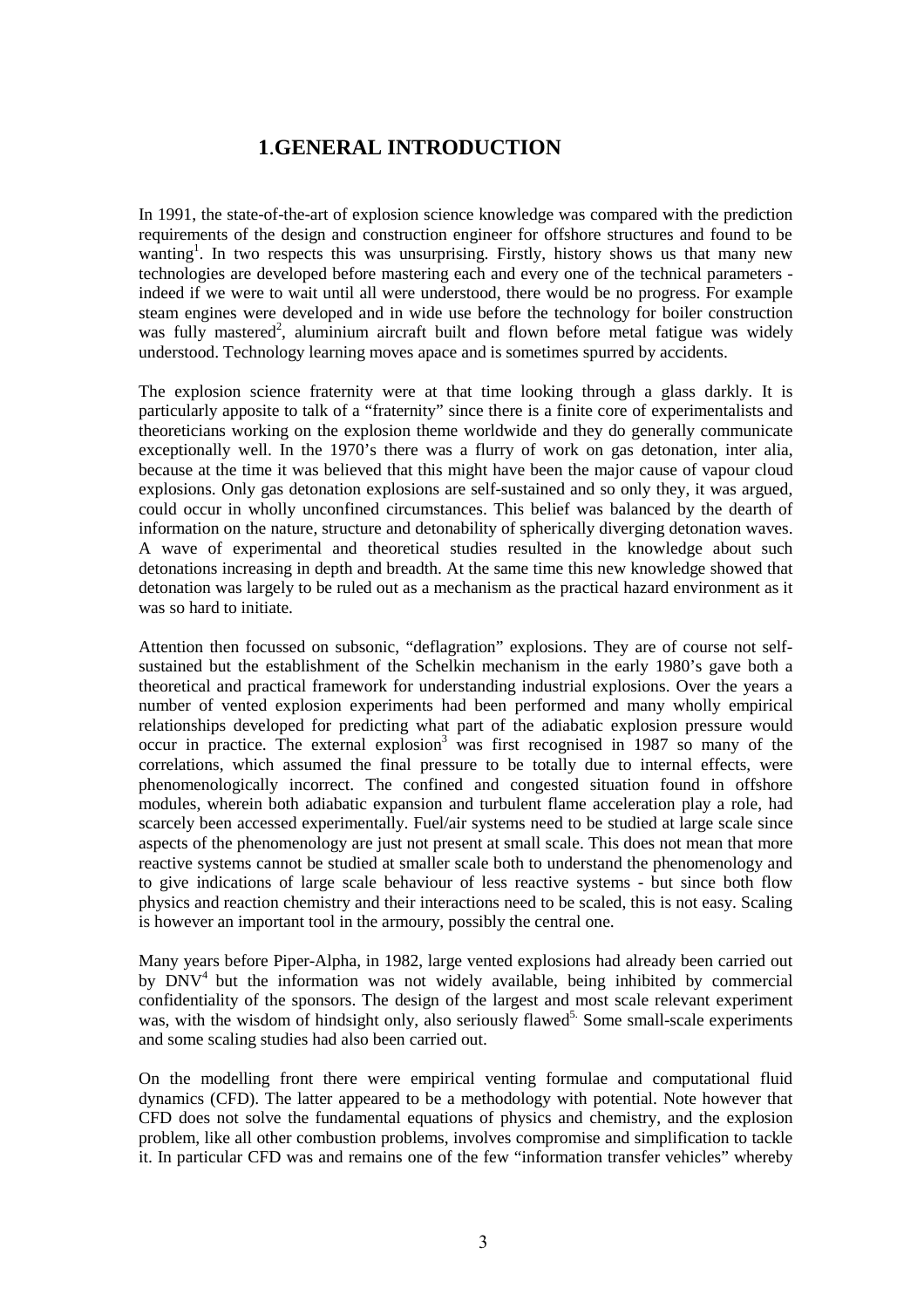new aspects of explosion phenomenology discovered by experiment can be incorporated into a predictive tool.

The implementation of knowledge was patchy. Very basic explosion knowledge was not where it needed to be – in the hands of the designer. This led in part to failure to implement the simplest and cost free design optimisation criteria, like fixing the weather cladding lightly so it could act as an explosion vent. Design engineers asked specialists "just give us the pressure and we can do the rest". Thus often an equivalent quasi-static load was assumed. Often plastic deformation was not utilised in design. The maximum credible accident was often taken as one resulting in an overpressure of 1 bar.

In compiling this review the author has examined the large range of reports and scientific papers produced since 1988. He has also conducted interviews with a large number of people active in the field of experimentation and modelling as well as engineers and users of new methodology. As in Phase 1 of the JIP the ground rules were that material regarded as confidential would not be included - although workers were given the option of referring to matter newly researched due to be published shortly. As the title implies, this report is intended no be a critical review not a lexicon. For this reason the author made no attempt to include each and every piece of work. In this area there are an extraordinary number of duplicate publications wherein precisely or essentially the same matter has been published in a two or more different locations. Again only one reference will be shown, where possible the earliest. Further, in one particular scientific area, that of CFD modelling, a number of papers seem to fulfil an advertising role rather than add to the sum of knowledge. For this review to retain its critical nature, therefore the author has chosen a selective approach in this department. There are also a number of "me too" publications where different institutions have tackled a problem with essentially the same approach.

#### **1.1 THE STATE-OF-THE-ART OF KNOWLEDGE AT TIME OF PIPER ALPHA BOTH IN EXPLOSION LOADING PREDICTION AND IN EXPLOSION RESPONSE OF STRUCTURES**.

#### **1.1.1 Explosion Loading**

Following the Piper Alpha disaster in July 1988, a group of concerned individual companies together with the UK and Norwegian regulators (UKHSE and NPD), set about organising a joint industry Project on Fire and Explosion for topside structures ("JIP Phase 1")<sup>1</sup>. The aim of the project, which ran from May 1990 to Feb 1991, was to identify the best available knowledge worldwide and to identify significant gaps in that knowledge base leading to uncertainty in design, as well as to devise future programmes aimed at reducing the uncertainty level. The output of that project now comprises  $26$  reports and a "1991" guidance document<sup>5</sup>. The point if the present study is, starting with that state of the art, critically to review the work which has taken place and to appraise the new knowledge base as well as the extent to which know how transfer had taken place.

Briefly the situation at the outset was well summarised in the JIP Phase 1 reports<sup>1</sup> as:

*"The only experimental data of any relevance to offshore explosions is very scant and its applicability is very limited. All the data overlook many factors of importance to the offshore problem. In particular the configurations are idealised. Only the scantiest information exists on truly representative geometries and bounds to experimental scaling still to be set."* 

*"Not all models have been published in detail. In general no neutral evaluation of applicability has been made".* 

*"No independent assessment has been made of the solution accuracies of the numerical packages currently being used……………."*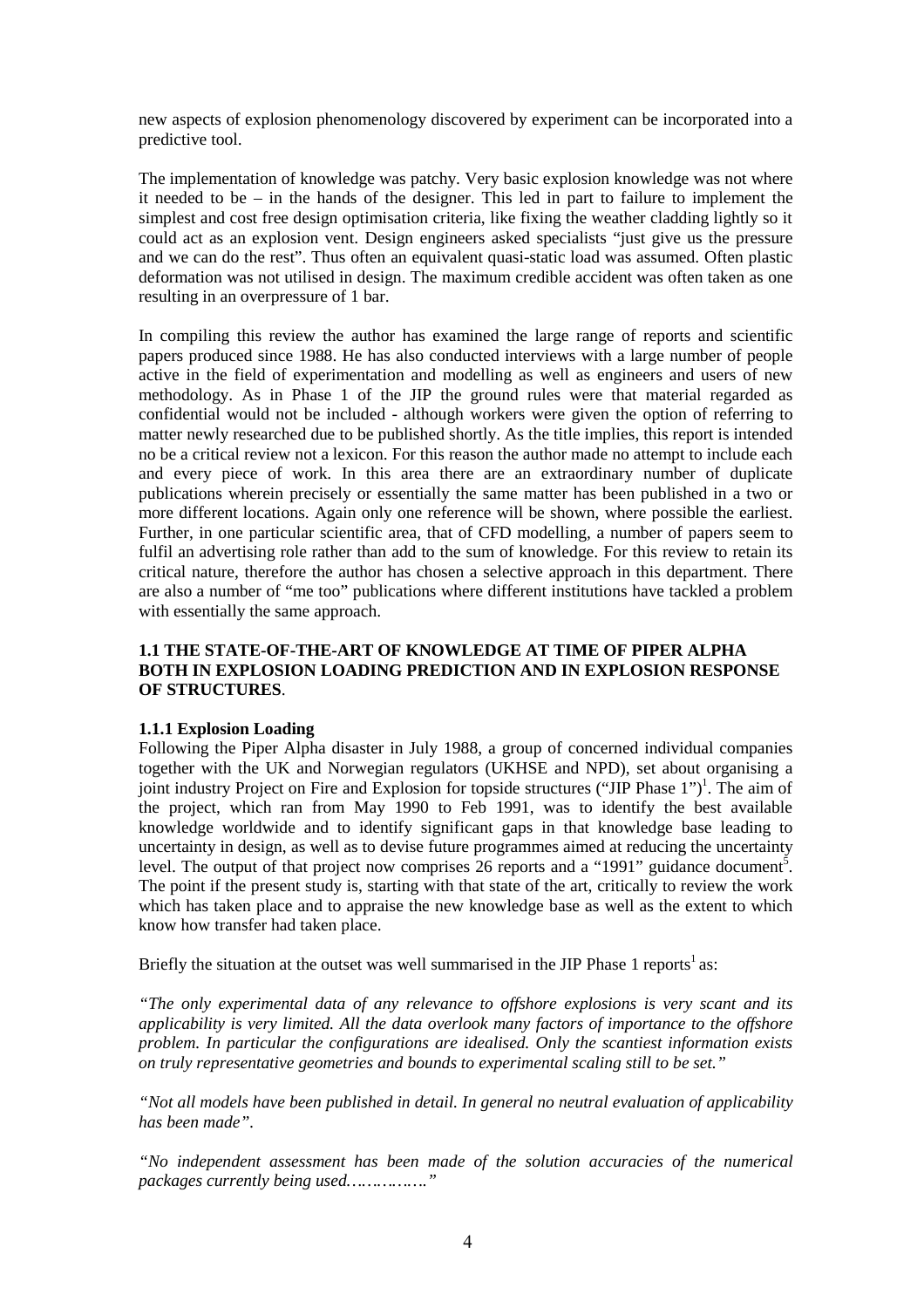*"There is uncertainty in general in the accuracy of "subgrid" models used in numerical codes to substitute for a description of the physical processes which are occurring on length scales below the resolution accuracy of the numerical technique. This may be particularly important with regard to small structures."* 

The significance of external explosion first observed by Harrison<sup>3</sup> was not widely understood and many models had failed to implement it.

#### **1.1.2 Mitigation**

Even explosion mitigation by design optimisation was not universal practice at that time. Work on water spray methods had commenced but, as quoted in ref 1(No 595):

*" The interaction of suppressant with an explosion flame is complex and poorly understood. No suppressant system has been assessed in geometries identical to those in offshore modules though water sprays have been used in similar geometries."* 

#### **1.1.3 Explosion Response**

Ref 1( No 594) sums up the following position in 1991*:* 

*"There is no detailed understanding of the loads experienced by structures in the wide range of transient blast waves capable of being generated in offshore explosions" and* 

*"Essentially no data exist which improve the understanding of structural loads experienced in explosions relevant to offshore problems".* 

#### **1.1.4 Guidance**

For a summary of the information available to the design engineer immediately after Phase 1 of the Joint Industry Project on Fire and Explosion for Topside Structures, the reader is referred to reference 6, the guidance document issued for the industry.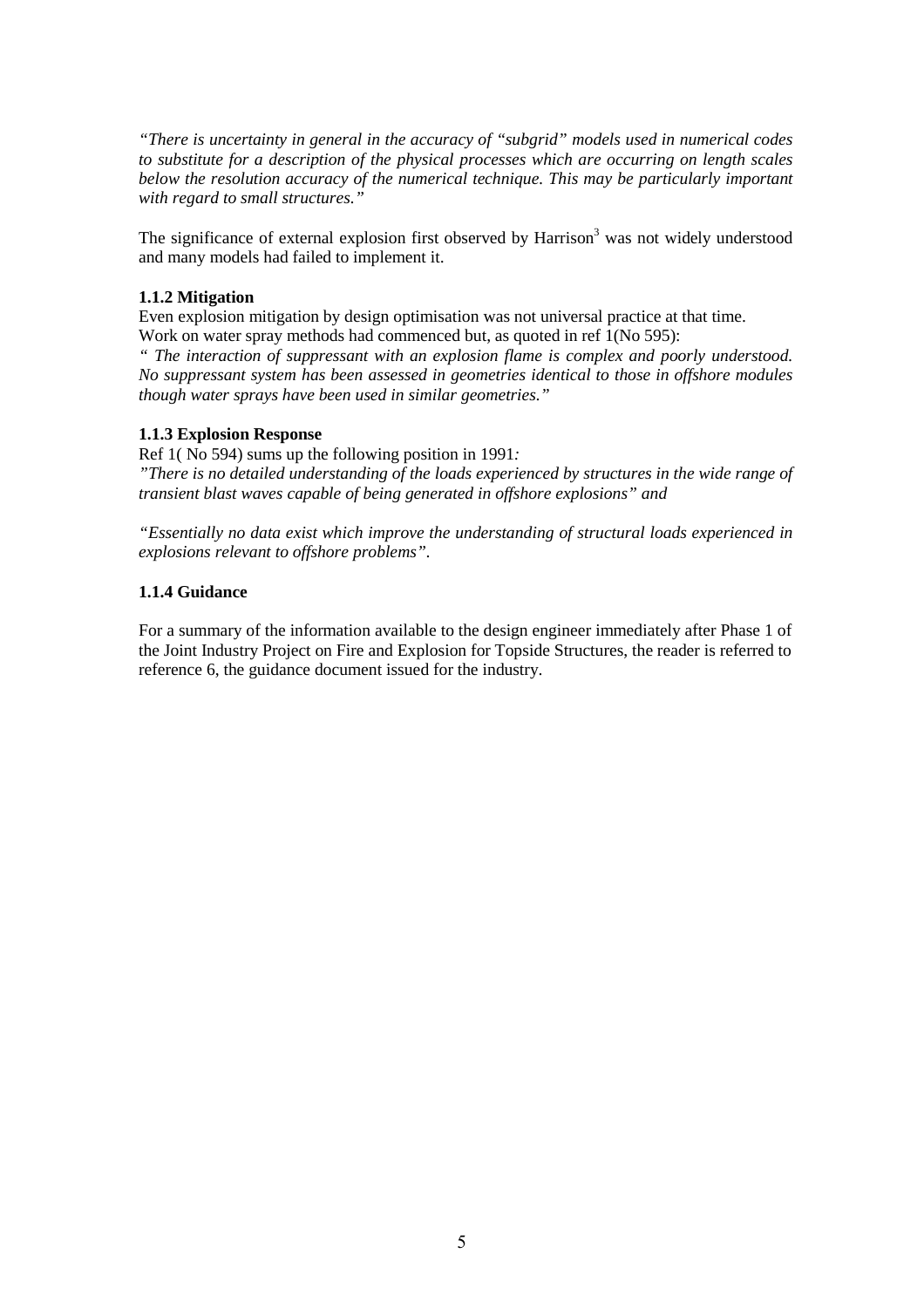# **2. REVIEW OF RELEVANT EXPLOSION RESEARCH SINCE PIPER ALPHA**

#### **2.1 EXPERIMENTATION**

The central problem as described in the reports of JIP phase 1 is of making projections about the behaviour of combustion waves in very large structures, when our knowledge base derives almost exclusively from small-scale experiment and our understanding of the physics and chemistry is such that it is realised that different parameters scale in different ways. Experimental progress over the last decade, intended to permit better future prediction of full scale behaviour, can be broadly classified into three categories: a) experiments at smaller scale designed to be used in conjunction with albeit limited understanding of scaling behaviour b) experiments designed to illustrate different aspects of the explosion science to improve understanding and ability to scale on a sound physical basis c) large or full scale tests, designed to exhibit fully the phenomenology in real situations . The latter provide further input to understanding scaling but also permit empirical comparison.

#### **2.1.1** .**Scale Model Experiments**

.

.

An important new avenue opened up in the search for more realistic scenarios. How does gas build up from leaks in an offshore module? What is the result of explosions in such cases and how far does this deviate from the well-mixed stoicheiometric mix filling the module scenario? Van Wingerden et al<sup>7</sup> reported an experimental study of gas dispersion in a  $1/5$  scale model of an offshore module and concluded that for medium and large scale jet releases the dispersion in a module is dominated by the jet but the actual gas concentration depends upon the ventilation whilst for smaller release both dispersion and gas concentration are dominated by natural ventilation. Larger scale tests and explosions in such releases have since been carried out (see below).

The topic of explosion scaling, first proposed by Taylor & Hirst<sup>8</sup> (1989), showed how, subject to various limitations, the fractal nature of explosion flames could permit the conduct of experiments at a physically smaller scale with a more reactive gas (say ethane) and relate the results to full scale behaviour with a less reactive gas (say natural gas). The method was used to effect in design of the Troll platform by the experiments of Samuels<sup>9</sup> using a  $1/12$  scale model. Other laboratories had tried variants on this method using vitiated air (Oxygen enrichment), rather than more reactive hydrocarbons, to increase the reactivity e.g. Catlin<sup>10</sup>, Johnson et al <sup>11</sup>. These have been less satisfactory to perform because of the necessity of accurately dosing both fuel and oxygen in the mixture.

The method has received relatively little attention recently. An exception to this has been the work of Phylaktou and Andrews<sup>12,13</sup> and Gardner et  $al^{14}$  who have pursued the topic in interesting ways. In particular the application of multi-variant regression analysis to the  $MERGE<sup>15,16</sup>$  data gave interesting new empirical insight into the scaling problem.

#### **2.1.2 Explosion Science Experiments**

For open structures, the MERGE experiments series reported by Merx et al <sup>15,16</sup>, mark an important waypoint. In these experiments commissioned by the CEC, explosions were carried out in a standardised congested but unconfined structure at various scales by a number of laboratories. They included experiments with jet releases as well as homogeneous mixtures. They also provided information on the strengths and limitations of scaling. Unexpectedly high pressures were experienced in some of the tests and nearly all of the then currently available models were tested, found wanting, but subsequently improved ( $P$ opat<sup>17</sup>).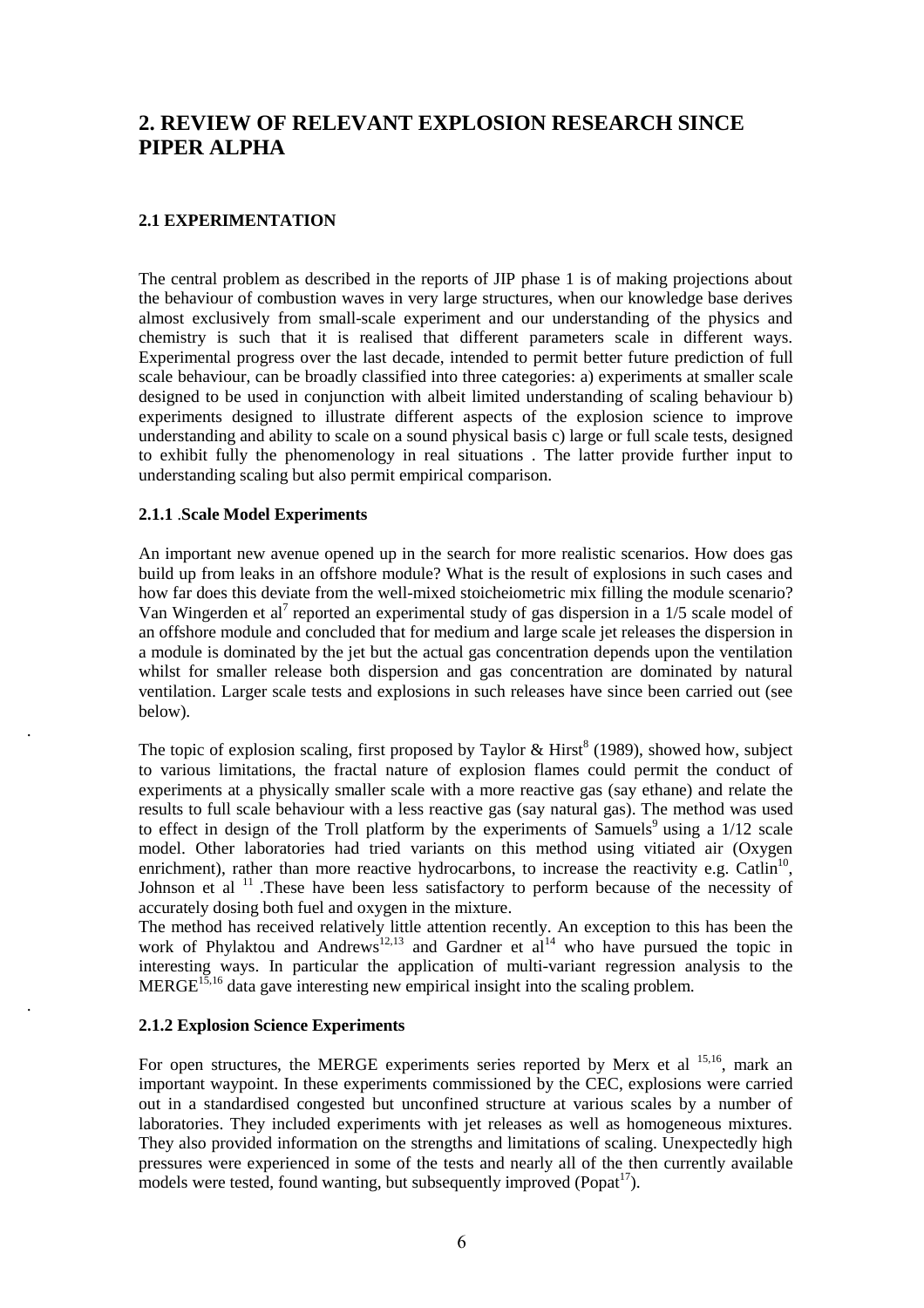Snowdon et al<sup>18</sup> report 42 experiments in confined and unconfined experimental rigs at medium scale which have been used to improve the understanding of the flame acceleration processes, different obstacle fields and venting situations as well as providing an additional;  $\frac{1}{4}$  data set for model validation/improvement. Ibrahim and coworkers<sup>19-21</sup> have provided interesting new laboratory-scale experimental data sets using advanced laser diagnostics both to probe the detail of flame-obstacle interactions and to examine flow in turbulent wakes<sup>22,23</sup>. They show *inter alia* how the vortex pairs formed behind obstacles cause unburned as mixture to be trapped and burned after flame reconnection behind the vortex and how this effect differs for obstacles of different geometry and mixture concentration. The data sets should be valuable for verification of those models which are capable of including this important level of detail.

The SOLVEX series of experiments<sup>5</sup> carried out in 1993 comprised large  $(500m<sup>3</sup>)$  scale vented explosion experiments with well-defined geometries and 0, 1 or 2 rows of pipe obstacles. They provided a unique data set for model validation and were used initially for detailed improvements in Cates<sup>-24</sup> phenomenological explosion model, SCOPE. They also, incidentally, dispelled the myth that large-scale experiments are poorly repeatable due to various stochastic effects! By attention to all aspects of detail in gas mixing, firing etc the test-to-test repeatability obtained in every aspect of the explosion history was truly excellent  $(\langle 1\% \rangle)$  putting many smaller experiments to shame.

A recent experimental study by Chamberlain and Rowson<sup>25</sup> addresses the topic of partially filled enclosures. Very little data indeed existed on this topic until this study. The experiments they reported were at medium scale and comprised a confined/vented rig 2.5 m long x 1.5m high x 2.25m wide with a 50% area vent at one end. Up to 7 rows of 50x6mm steel bar obstacles were used and partial fills of 10,21,31,41 63 and 100% were used with methane 1.1x stoicheomtric and end ignition in each case. Similarly an open "unconfined " rig was used which comprised a steel lattice framework of 1m cube cells on a 3mx3m footprint. Removable steel plates could form a roof over the structure thus giving the combustion process cylindrically divergent geometry. Partial fills of 2, 5 and 12% were attained with this rig. and experiments performed with methane propane and ethene, using central ignition. The authors concluded that at high levels of partial filling the overpressure generated was similar to that attained by totally filling the confined area. At low levels the overpressure was considerably reduced. Also in these cases the external explosion no longer occurs.

#### **2.1.3 Two Phase explosions**

This area of work has received comparatively little intensive experimental study. This is small wonder considering just how difficult it is to separate the variables and make a proper scientific analysis. Spray and aerosol systems are known as time dependant systems because, from the moment of generation, their characteristics change with time. Thus the original droplet size distribution will change by the processes of droplet coalescence, droplet shear and shattering as well as evaporation etc. The concentration of fuel in air will vary because of plating out of droplets on to walls or other surfaces, settling under gravity and so on. The process of generating such material, e.g. due to fuel emerging as a jet following rupture of a line containing fuel under pressure, will also generate turbulence within the fuel/air mixture and this turbulence will itself decay with time. It is clear then that the time of ignition following release will be a very significant variable governing the nature of the explosion – even more so than is the case for gas releases.

At least since the Flixborough explosion in which cyclohexane was released as (initially) an aerosol cloud the questions have been posed "is their something special about aerosol explosions?" Are they worse? Early work on supersonic explosion (detonation) of aerosol  $mixtures<sup>26</sup> indicated that the behaviour of such systems in unconfined explosions was governed$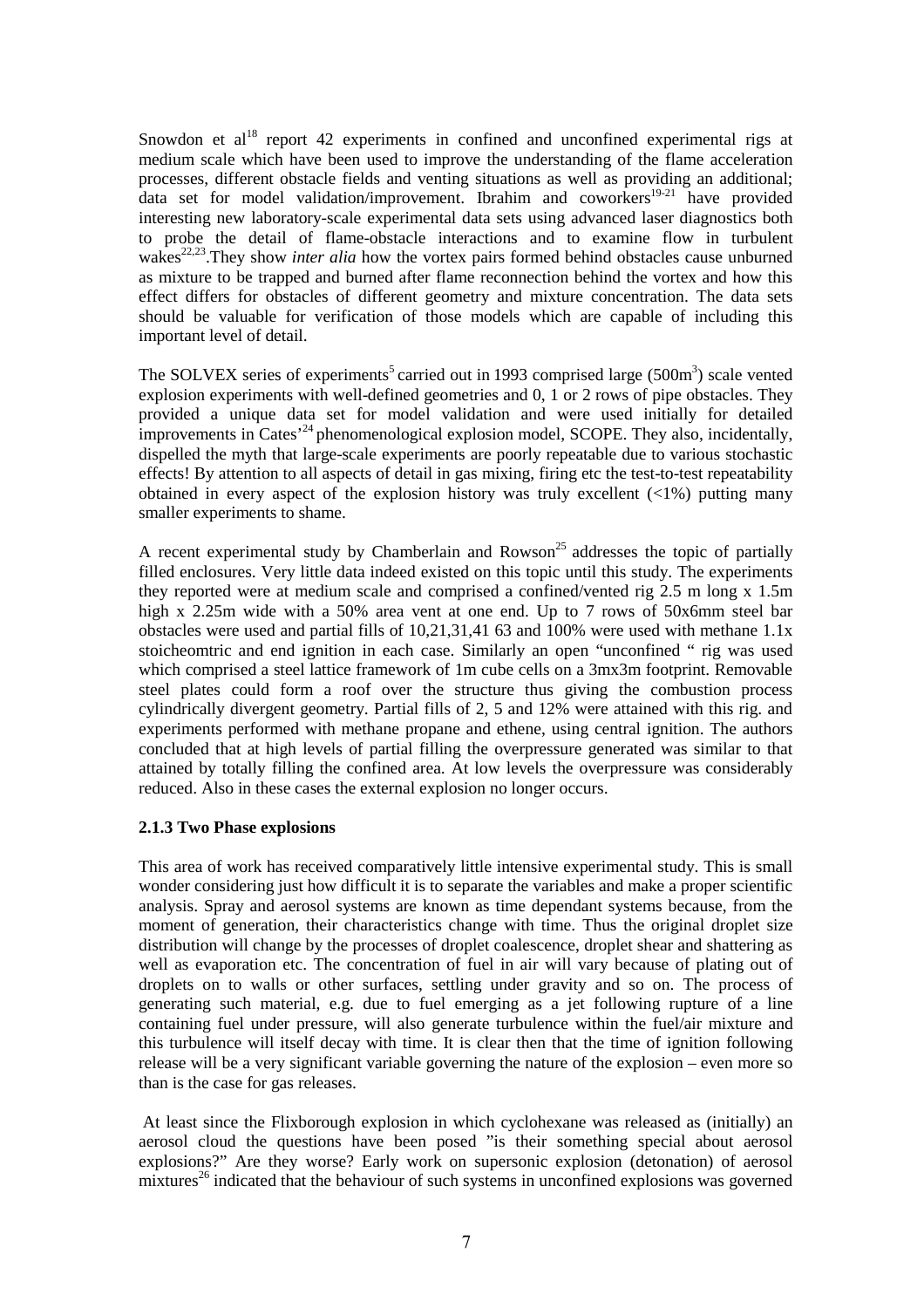by the volatility of the liquid component. Involatile liquids proved almost impossibly difficult to detonate. Yet earlier work (1954) of Burgoyne and Cohen<sup>27</sup> showed that for very fine droplet systems having droplets of less than  $10 \mu$ , the flammability behaviour was rather like a simple extension of the lower flammable limit below the normal flashpoint barrier. Though well known to combustion scientists<sup>28</sup>, the significance of this conclusion for the environment of the practical hazard, and specifically in the domain of areas classification, was largely missed until the work of Bowen and Shirvill<sup>29,30</sup>in 1994. These authors proposed ways in which area classification must be modified if escapes of finely atomised liquids below their flashpoint are foreseen as reasonable scenarios.

Bowen et  $al<sup>31</sup>$  addressed the case of aerosol explosions offshore by performing experiments in a  $1/6<sup>th</sup>$  scale version of the Solvex<sup>5</sup> rig. Interestingly, using the technique of image analysis they were also able to obtain a unique visualisation of the external vortex cloud throughout its generation and combustion process. This was made possible because the aerosol clouds, unlike gas clouds, are visible to the naked eye/camera. The result of their experiments however was somewhat similar to the earlier conclusion for aerosol detonation i.e. that the behaviour is governed by the volatility of the fuel. This is because both explosion flame processes are fast (although detonation is more than an order of magnitude faster than deflagration) relative to many of the mixing processes. Combustion of that part of the fuel not participating in the flame front will continue to occur at longer times until all is consumed.

The general conclusion of our current knowledge is that aerosol explosions may generally be modelled conservatively and in many cases extremely conservatively by considering them as gas explosions. Some laboratory and theoretical studies do indicate that this general conclusion may not always be valid for aerosols whose droplet sizes lie on the  $20 - 30\mu$  range. So some work on this theme continues, Bowen and Cameron<sup>327</sup> have recently reviewed the state of the art of the whole topic area of hydrocarbon aerosol explosions

#### **2.1.4 Full Size Tests.**

An important study was that of Cleaver et  $al<sup>33</sup>$  who, following an earlier theoretical examination of the physics of the problem<sup>34</sup> used a mock-up of an offshore module created for explosion experiments and state of the art visualisation and sensing techniques to measure both flow patterns of natural ventilation under wind speeds between 0.9 and 8.6m/s and the resulting concentration contours for well defined steady state leaks of a methane/nitrogen mixture (diluents avoid flammable hazard) in the range  $0.5 - 10 \text{kg/s}$ . a range typical of those which might occur in a process module Experimentally, release orientation and position was varied as were 3 different rig configurations.

Landmark<sup>35-40</sup> large-scale tests have been carried out in a mock up of a full-scale offshore module (28m x 12m x 8 m) as part of the subsequent Phases of the JIP. These Phases are known as Phase 2, Phase 3a and Phase 3b,

Briefly, Phase 2, completed in 1997 and reported in ref. 35, comprised 27 experiments and showed that high overpressures could be generated for certain configurations and that water sprays activated prior to ignition could significantly reduce the overpressures.

Phase 3a was an HSE initiative to obtain further data and to explore the mechanism, which led to particularly high overpressures and ways of mitigating them it, has been reported in ref 40 The overall objectives were to provide information on the reduction of explosion over pressures in the design of new and modified offshore installations. It was also intended to identify mitigation measures to reduce explosion overpressures in existing installations and to provide further test days and for use in validation of explosion models.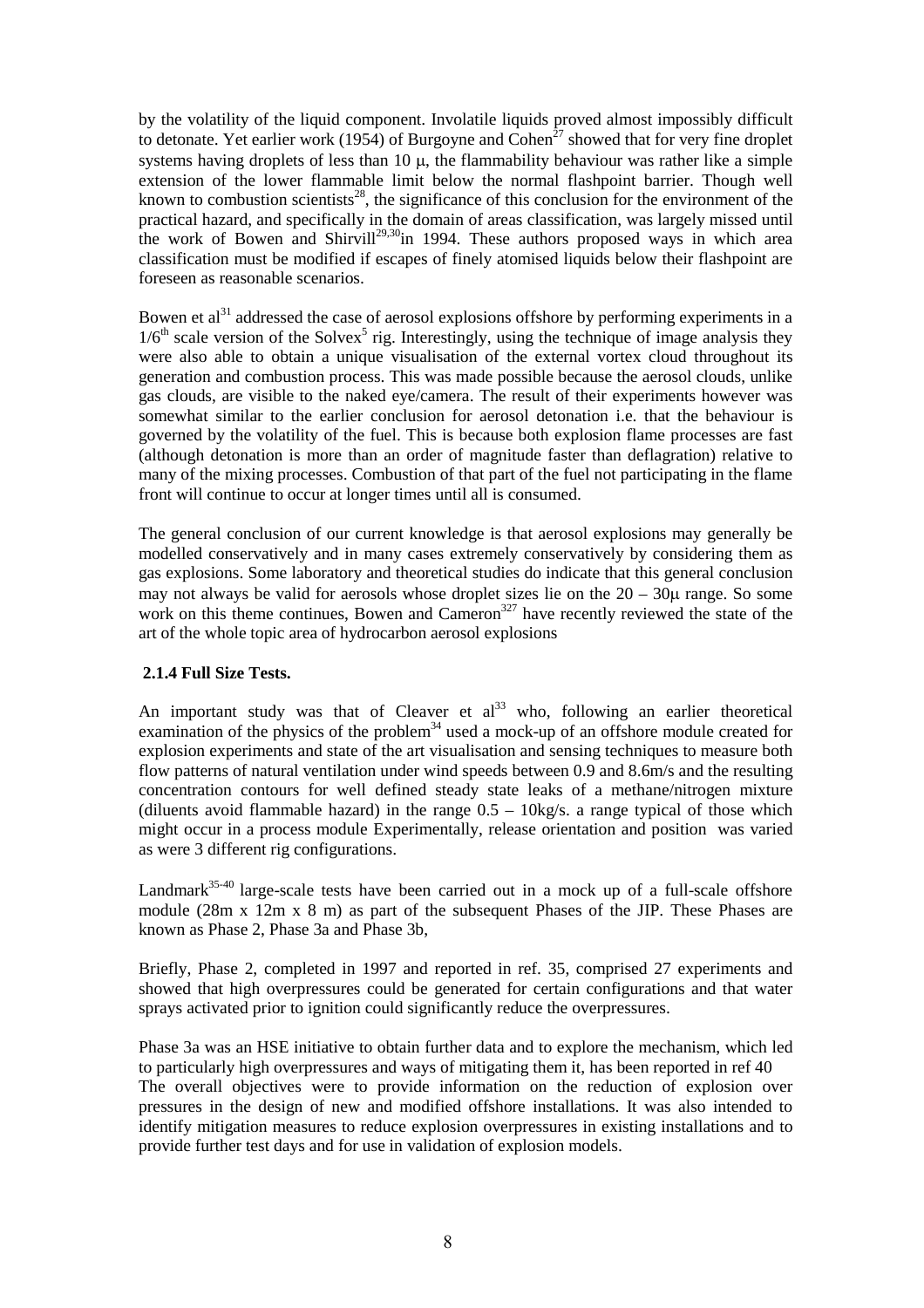The repeatability study reported in ref 38 and 39 (also contains some of the Phase 3a results). Despite their great expense, over 45 explosion experiments have been carried out in this rig in a wide variety of configurations, congestion and confinement ignition points, mitigation measures etc. Backed up by smaller scaled experiments performed by CMR these data also now give input to scaling considerations. The tests have been used to test the prediction ability of models and, where found wanting, their validation and calibration. They also help in understanding some aspects of explosion scaling. They yielded unexpectedly large overpressures in some configurations and these, and other aspects of explosion phenomenology not heretofore expressly tested, were manifest. Important here for example was that it proved necessary to re-examine the relative roles of two factors which cause flame wrinkling viz flame induced turbulence in the unburnt gas and obstacle induced flame folding.

It is anticipated that further reports of this project will gradually be made public.

Some idea of the repeatability<sup>39</sup> of the tests has also recently been obtained. This is important because the significance of some of the results could have been misinterpreted.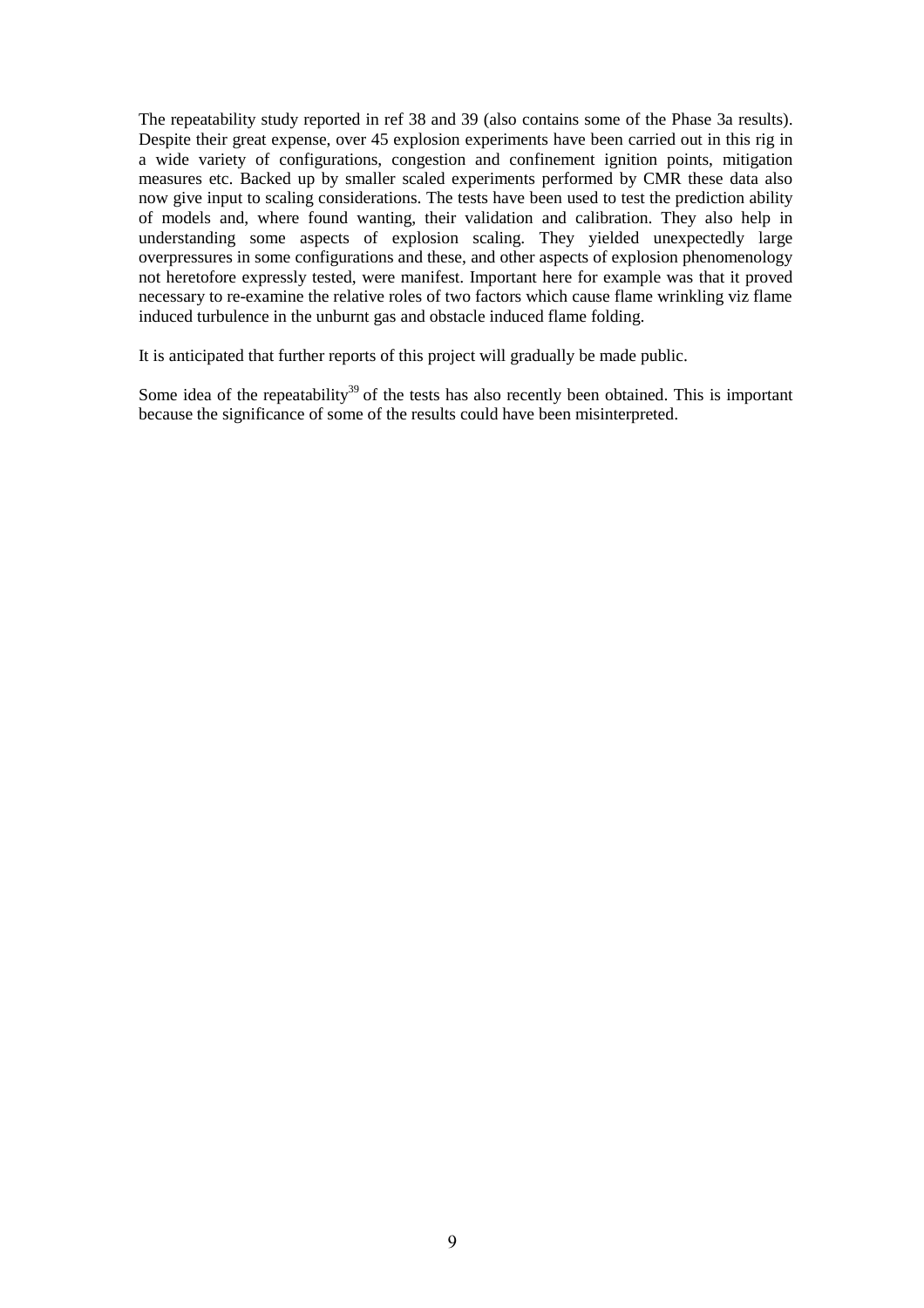#### **2.1 EXPLOSION MITIGATION**

#### **2.2.1 Mitigation By Design**

The JIP Phase 1 identified "mitigation by design" as one of the important and cost effective ways of reducing explosion over pressure. Bakke and van Wingerden<sup>41</sup> give a concise account of account of the best advice that experts on current platform-ventilation and explosion science could then give. This 1992 work has not been overtaken by subsequent research although much more experience has now been gained. A "classic" case of mitigation by design optimisation has recently been illustrated by Paterson et  $al<sup>42</sup>$ . In the design of the BP ETAP platform against explosion they showed how in one instance a layout with pig launchers in a North South Direction gave a computed (CFD) overpressure of over 4 bar, with the equipment in east west direction maximum pressures of 0.5 bar were attained. The paper appears to be a good illustration of how design optimisation for explosion at an early stage results in low or no cost optimisation and can also bring design simplification. The authors also correctly draw attention to the pitfalls of failing to take into account vendors skids, cable racks, etc - the devil being in the detail. JIP Phase 2 sheds light on this.

#### **2.2.2 Water Sprays**

Very considerable effort has been expended on this theme over the last decade with experimental work at  $BG^{43,44}$  CMR<sup>45-47</sup> Aberystwyth<sup>48</sup> and other centres. The paper by Thomas<sup>48</sup> however gives a particularly clear exposition of the way in which the technique functions and also presents results from recent fundamental studies that illustrate and quantify the basic chemical and physical processes by which water spray mitigation occurs. In a nutshell it has been shown that large droplets are sheared by the high velocity flow in the flame acceleration process, breaking them up into very fine droplets which are able to act swiftly on the explosion flame. The optimisation process for system design then comprises getting a water spray of sufficient loading density in the right place with a droplet size amenable to forming micro droplets by the stripping process.

Whilst many studies and most implementations have concentrated on the use of area deluge methods as implemented for fire protection, the delivery of water drops already in the fine mist format necessary for flame reduction is an obvious alternative – if it can be achieved. Over the years a number of fine mist devices have been developed and tested. One device uses stored thermal energy in superheated water at 180°C, svp 10bar. On discharge, immediate flashing occurs and many droplets formed are in the 10 micron range with a tail of non-flashed material as large as 100 microns. Most recently however one of these devices, Micromist<sup> $49,50$ </sup>, has been tested in a medium scaled replica of an offshore module. Tam et  $al<sup>50</sup>$  used 4 devices two on the roof discharging downwards and two discharging horizontally in a rage of directions. Different ignition to discharge times (50, 100,150 ms) were used and both central and end ignition tried. The tests demonstrated that such devices could arrest a propagating flame and totally suppressed an explosion within a confined module. The results showed that the performance of the mist curtain lies somewhere between that of a diluent and a perfect suppressant. If the mist curtain was deployed over only the upper half of the module then the effect was negative. There remain a number of questions to be answered, especially those concerned with the number and position of devices to be deployed, reliability of device and trigger system, maintenance required etc. Nevertheless the idea of a device with localised intelligence is appealing.

Catlin<sup>51,52</sup> has recently reported a quasi-passive method of generating water sprays in the path of an explosion. Basically the patented method (not yet commercially realised) uses trays of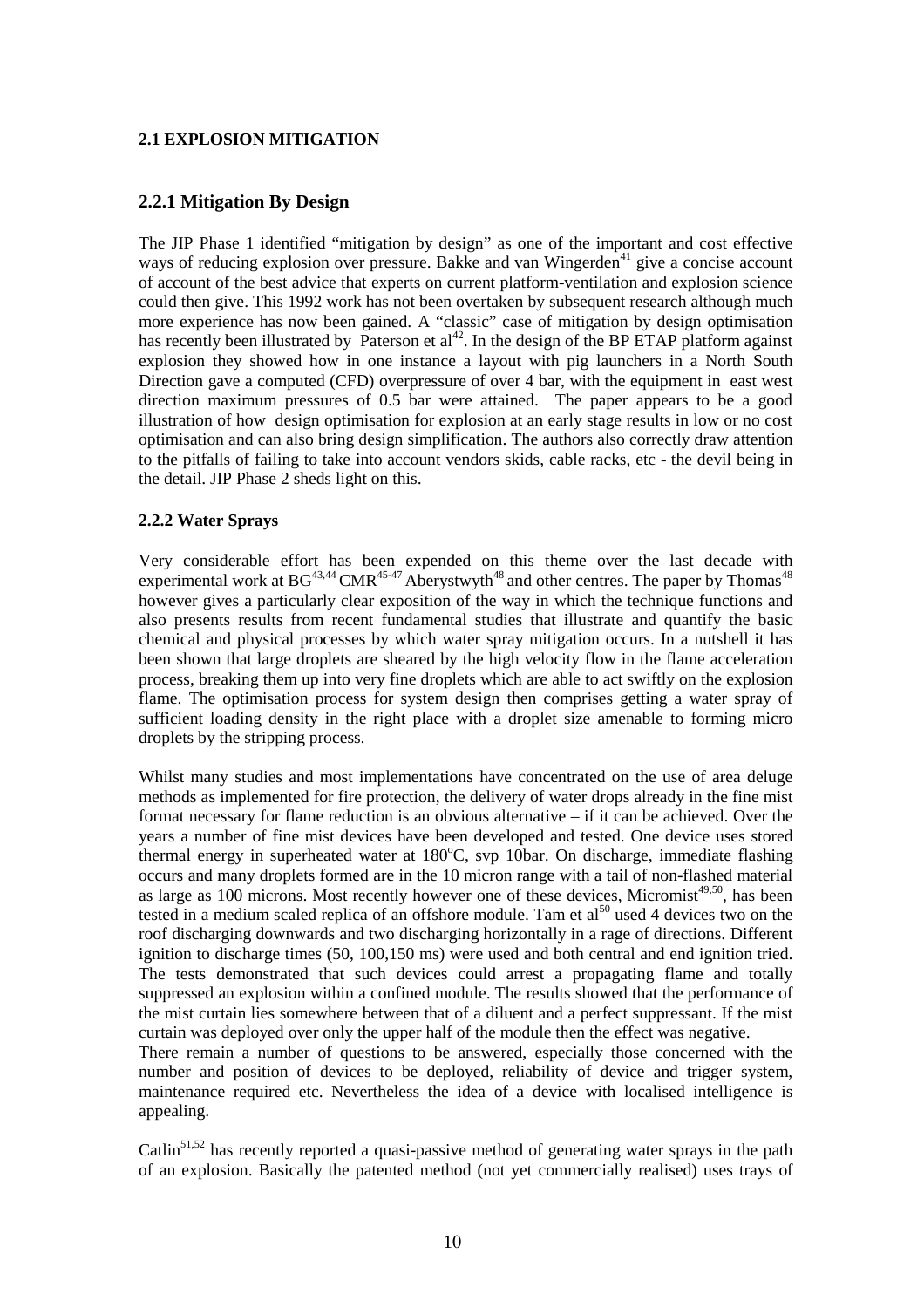water. It has been tested in a 5x0.3x0.3m explosion duct. It was shown that the blast wind of an accelerated flame in explosion conditions causes water to be sprayed out of the device and into the flame. Superficially the principle is similar to that used in some mining situations where troughs or bags of water have been used to provide a similar passive mitigation device. This tray system is however more sophisticated in that by optimising the shape of the semi-closed containers it uses pressure differential developed in the flow and transmitted through inlet holes to the surface of the water to cause the water to exit though outlet orifices. The efficiency of the device increases with increasing flame speed due to the production of smaller droplets just as was found for active drop spraying methods and, as with these methods, the presence of the device actually causes a slight increase in flame rate at low flame speed. It can be seen that with appropriate deployment it is possible that this method may be applicable to offshore structures and process plant.

#### **2.2.3 Barrier Mitigation Methods**

In Phase 1, various other control methods were briefly alluded to. There has been little practical progress on many of the methods except design optimisation. Tam<sup>53</sup> has however recently reviewed barrier methods for explosion control and the "quantitative " effect which CFD predictions indicate they may have. Basically the barrier has the effect of controlling the severity of the consequences of a potential gas explosion. It does so by control of the flammable inventory e.g. segregating a section where there is a release from one where there is none (Tam calls these cloud control barriers) or controlling the development of an explosion. By venting it etc (Tam calls these development control barriers). Barriers include:

Hard barriers – blast walls Semi hard barriers – Weak walls Soft Barriers – Membranes (as incorporated in BP Magnus Platform) Soft and Suppressive barriers – both suppressive and non-suppressive of the explosion

#### **2.2.4 Statistical Treatments to mitigate explosion design case**

A major new development is that of statistical treatments. One of the paradoxes, which previously existed in explosion hazard assessment, was that there was a major discrepancy between probabilistic hazard appraisal and the pessimistic maximum credible accident approach to explosion loading. The recent development of loading tools which take into account the gas cloud size, ignition locations etc etc., was necessitated in part by some of the unacceptable pressures observed in idealised tests in realistic structures. They have however put explosion prediction on the same basis as many other method matters in mechanical engineering e.g. wind load wave loads earthquake severity/ frequency. Hoiset & Hijtager<sup>54</sup>, Corr et al<sup>55,56</sup>, suggest three levels of event frequency, so 3 different limit states should occur. For high probability events  $(>10^3 \text{ PA})$ , all safety critical systems should remain intact, function etc.; for intermediate events  $(10^{4}PA)$ , only selected safety critical system designed survive and for low probability events  $(10^{-5}PA)$ , decks and steel work plastically deform, are severely distorted but the structure has a > 90 % survival chance.

Shell's exceedence method was alluded to by Savage<sup>57</sup> and recently presented by Puttock<sup>58</sup>. Briefly, the method acknowledges the shortcomings of concentrating on the "worst case" and instead assigns a frequency to both worst case and other pressure loading levels. The following parameters may vary from incident to incident:

> Location of leak, Material released (composition) and its state (gas, liquid, two phase) Hole size, leak rate and orientation Wind speed and direction (influence flammable cloud size) Ignition location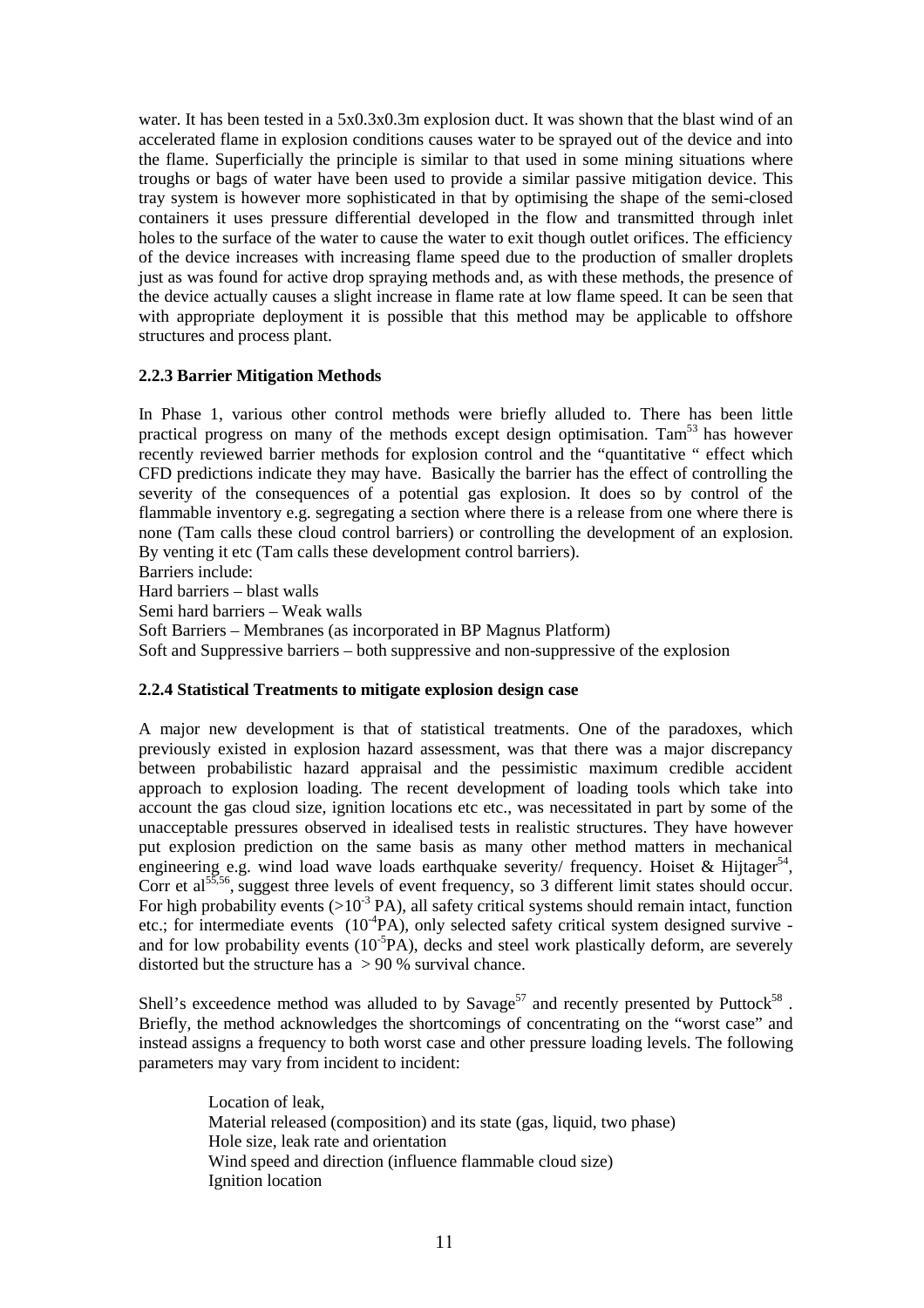Ignition delay after release Deluge on or off.

A Monte Carlo method is used, running an explosion model many thousands of times and varying all of the input parameters. Puttock used the phenomenological model SCOPE, which takes a run time of only a few seconds. The output of the process is to generate specific exceedence curves. These may be e.g. frequency of exceedence per year of any overpressure either for a median pressure or for the highest localised pressure. Alternatively, probability of exceedence versus median overpressure or impulse can be shown. Puttock shows for one offshore module that whilst scenarios for generation of up to 10 bar can be envisaged, these are at frequency of exceedence level of  $10^{-5}/yr$ . At  $10^{-4}/yr$  exceedence the level is only 1 bar.

Others e.g. Talberg et al<sup>59</sup> have described probabilistic approaches to exceedence curve generation using CFD codes. However because of the large run times associated with the far more complex models, the studies are limited to a few hundred runs and cannot attain the degree of statistical significance which the many thousands of runs used by Puttock with the phenomenological model. Hoiset et  $al^{60}$  describe a similar approach and show the significance of an improved time-dependant ignition model.

#### **2.3 Explosion Response**

CFD can provide maximum overpressure anywhere, overpressure at given points, kinetic energy at given points, average pressure on walls. Further more, drag loading on equipment can also be calculated.

Savage et al<sup>57</sup> report using non-linear dynamic structural analysis tools to identify redundant and any weak links in the support system, and ultimate capacities of structural elements and blast wall pressure impulse duration were computed. Steel blast walls are increasingly used designed to produce a plastic hinge at the connections limiting load transmission to the structure (SCI Interim Guidance<sup>6</sup>). The structural response cannot be covered by a single design case. Rather for components that respond dynamically a range of loading cases need be considered to provide a robust structure which will survive all events. Primary steel joints have been designed to match the full load carrying capacity of the attached member and in this way full plasticity can be achieved to cater for high plastic strains during a blast or other major accident event. Increased joint fixity in critical areas was used to limit deformations and to provide reserve strength. The primary and secondary structures were designed such that weaknesses were always in the secondary elements rather than the members performing primary functions. Where flexibility is required pinned joints were specified.

Hoiset et al<sup>60</sup> used a CFD code (EXSIM) on three offshore modules with 10, 000 different simulations. From the data so generated they endeavoured to produce some correlations and rules of thumb useful to the structural design process. They concluded that there seems to be an approximately linear relation between the pressure or impulse and the gas volume. There seems to be an inverse relation between explosion pressure and explosion duration - but the effect is not so clear for explosion impulse. Short explosion durations are uncommon and whilst loading rates vary a lot they generally fall in the range 1.5 – 90 bar/s.

Relatively little novel experimental work on structural response has been reported recently. An HSE report by Trim et al<sup>61</sup> however describes, data only, measurements of the response of vessel support systems to explosion loading. The authors used two strain gauged large reaction vessels one empty the other filled with water, set in the path of the blast emerging from a bang box type vented explosion. Burgan<sup>62</sup> reports an assessment exercise of the capability and accuracy of 8 available techniques (6 finite element analysis and 2 simpler methods) for the prediction of structural response of stiffened and unstiffened steel panels to explosion loads.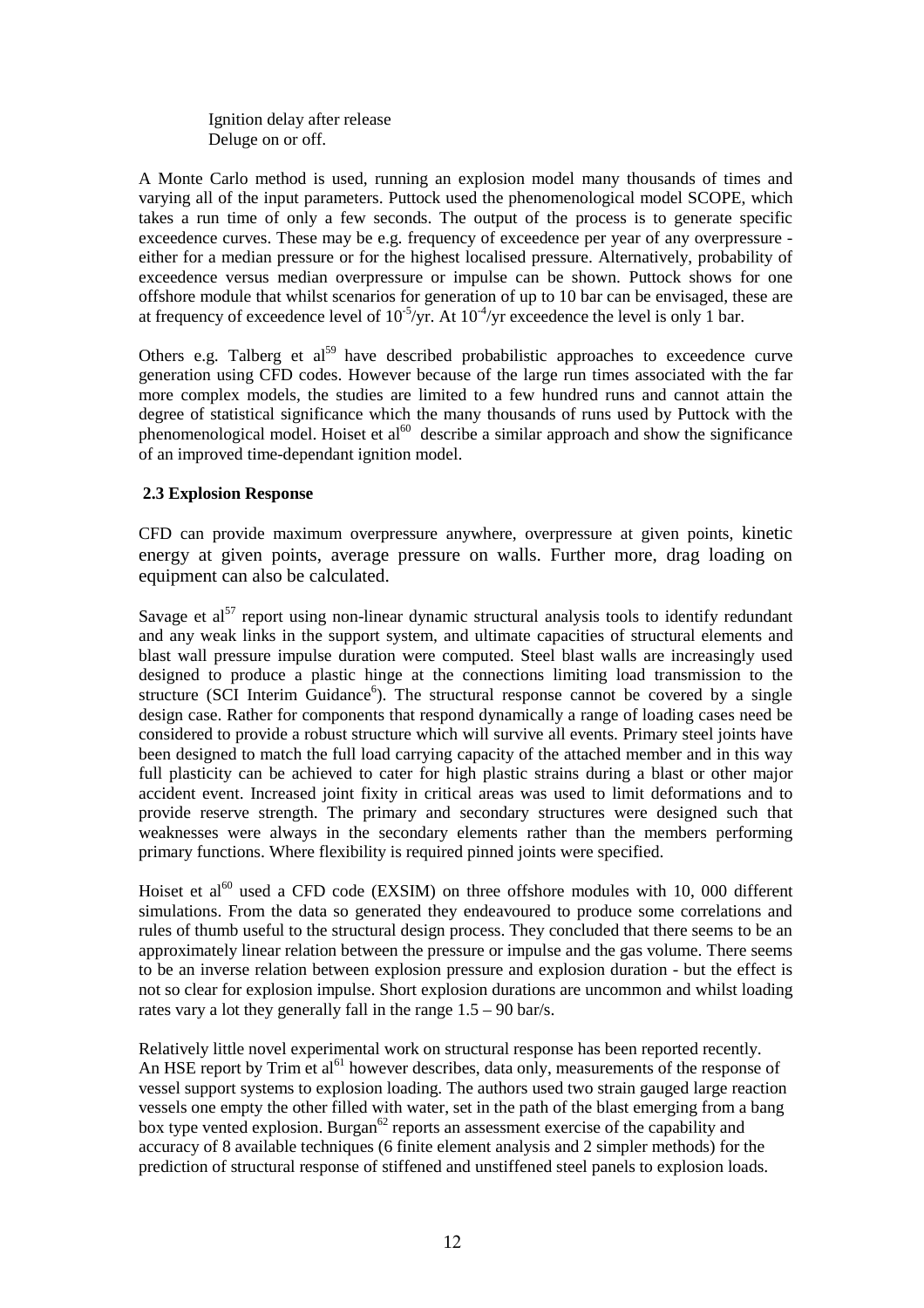Phase 2 of the JIP included one explosion test in which seven blast panels comprising stiffened plate construction were installed in one side of the rig and time-displacement profile of the centre of each panel and residual deflection at 25 places on the panel surface were measured. The results, for such a simple structure, are not impressive.

Shearer et al<sup>63</sup> are amongst few who have analysed the results of the Joint Industry Project on Fire and Explosion for Topside Structures Phase 2 and 3a data in some depth. Their analysis led them to state that the maximum overpressure as currently defied lacked meaning when isolated from the response of a structure. A structure with low resonant frequency <50Hz receives far less load than a stiffer structure >100Hz. The indiscrimate use of headline peak overpressures could lead not only to the wrong conclusions but also to the wrong remedial measure being adopted. Thus e.g. global stiffening of a blast wall could actually make it more vulnerable to failure in gas explosions.

One useful development reported in Norway at least, is the ability directly to interface explosion loading CFD codes with response models thus deriving full benefit of the calculated loading history. It remains to be demonstrated that explosion response codes predict adequately, and comparison between prediction and performance for more complex structures are eagerly awaited.

One significant new development has been touched upon by Robertson et  $al<sup>64</sup>$  at the 2000 ERA conference. These authors address for the first time using a CFD code (AUTOREAGAS) and a hydrocode, AUTODYN 3 D, the coupled Blast-Structure interaction including the movement of the structure as it is loaded. The model disposition was chosen such that blast provided loading to the structure and was itself affected by the response of the structure. They showed that, whilst the cubic structure they examined deformed, the pressure loadings are actually much reduced - as the blast wave is no longer reflecting from a rigid surface! The resulting reduction in the maximum deflection observed is some 25% or so compared to the assumption that load and response were not coupled. The authors studied a very simple structure although Cant reports that similar coupling experiments he performed with a numerical analysis tool gave reductions for more complex structures. It would certainly be worth investigation whether such effects are generally benign or whether there are downsides - and whether it would be worthwhile taking them into account.

Some new large-scale experiments are in hand at the time of writing<sup>65</sup> and form part of the "Phase 3b" JIP. These experiments utilize a bang box (4.5mx4.5mx9m) to provide well controlled gas explosions, having both shocked and non shocked blast waves, and set a well instrumented target in the path of the blast. The target is a supported cubic framework on which instrumented steel panels are mounted. It is so instrumented as to permit measurements on front side and rear faces. It is envisaged that the well-defined and carefully controlled largescale experiments will address key uncertainties in the interaction of a gas explosion blast wave with structures as for example an offshore temporary refuge.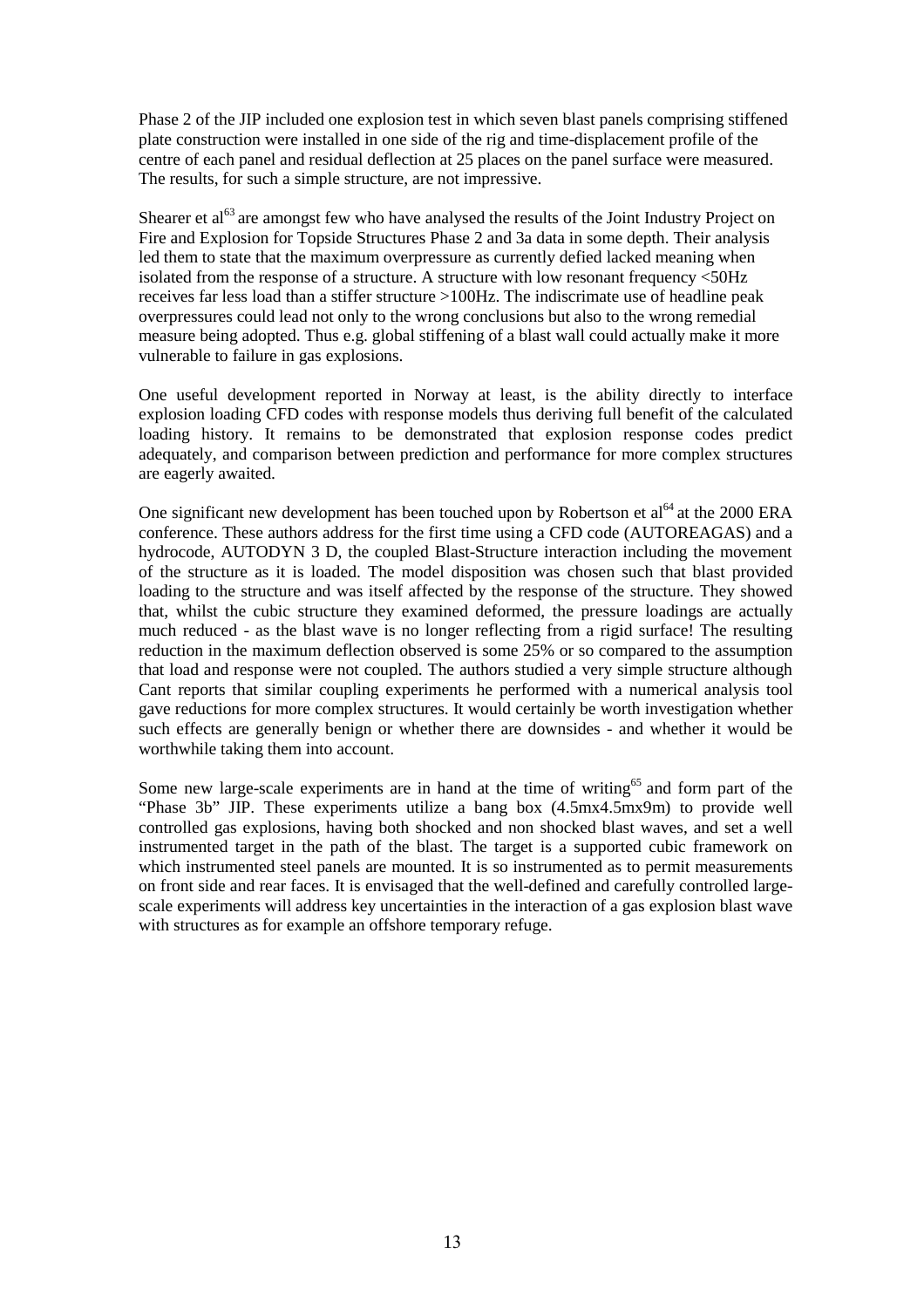# **3. REVIEW OF PROGRESS IN MODELLING AND TOOLS AVAILABLE**

#### **3.1 GUIDELINES**

The idea of formulating simple guidelines and assessment tools for predicting vapour cloud explosions has been around for some time. Early examples of methods, which supplant the inappropriate TNT approach, are the "Multi energy" method $^{66,67}$  and the Baker method $^{68}$ . For the first time, Cates' (1991) Congestion Assessment Method<sup>69</sup> gave a clear method for identifying source pressure from the plant layout and fuel type. Originally formulated for open structures like onshore plant, it was elaborated to encompass all chemical types by Barton<sup>70</sup>. Putttock<sup>71,72</sup> has recently revised the congestion assessment method now known as CAM2 and whilst the revised formulation may have lost some of the transparent elegancy of Cates' original formulation, it is now applicable for screening purposes in both open and enclosed offshore structures. It is now incorporates much more of up to date explosion dynamics knowledge that other models in this group.

#### **3.2 PHENOMENOLOGICAL**

Several phenomenological models were identified in the JIP Phase  $1$  Reports<sup>1</sup> . More recently, Cleaver & Robinson<sup>73</sup> have extended the simple theory of Deshaises et al<sup>74</sup> and successfully modelled some of the data on open congested structures investigated in the MERGE project.

Of the large range of such models identified in the JIP Phase 1, a more restricted number were still in use during Phase 2. Whilst many of the models are proprietary and still available for use, open literature search since the early 90's yields information on continuous development for only one of these models. Puttock et al<sup>75</sup> describe SCOPE 3, which, building upon the original formulation of Cates and Samuels<sup>76</sup>, has taken into account effects of obstacle complexity - phenomena not previously realised in earlier versions. At the same time the authors have taken into account a revised turbulent burning velocity formulation, allowed for vents at rear walls, treatment of gas mixtures and of temperatures and humidity variations. After validation against over 300 experiments, the prediction of the data sets and the predictability in blind tests is not significantly inferior to the much more complex CFD calculations - but this type of model is so simple to run that batch running permits large numbers of combinations of ignition position geometry etc to be assessed.

#### **3.3 COMPUTATIONAL FLUID DYNAMIC**

A detailed specialist's review of the state-of-the art of explosion modelling has recently been prepared<sup> $77$ </sup> and should eventually be published. It is not therefore the intention of the current report to review these models in such depth rather to point directly at strengths and weaknesses availability and future directions.

The work of Popat et al<sup>17</sup> represents an important measure of the state-of-the-art of CFD based explosion models at the time the comparison was carried out (1994). In this paper the theoretical and numerical basis of 5 different CFD models ( from 5 of the 8 organisations involved in the MERGE study) are described and results are given of a comparison exercise of model predictions against calculations chosen to test the accuracy of the various physical sub models. A development phase during which models were improved with the hindsight of results on small and medium scale experiments with methane and propane, was conducted.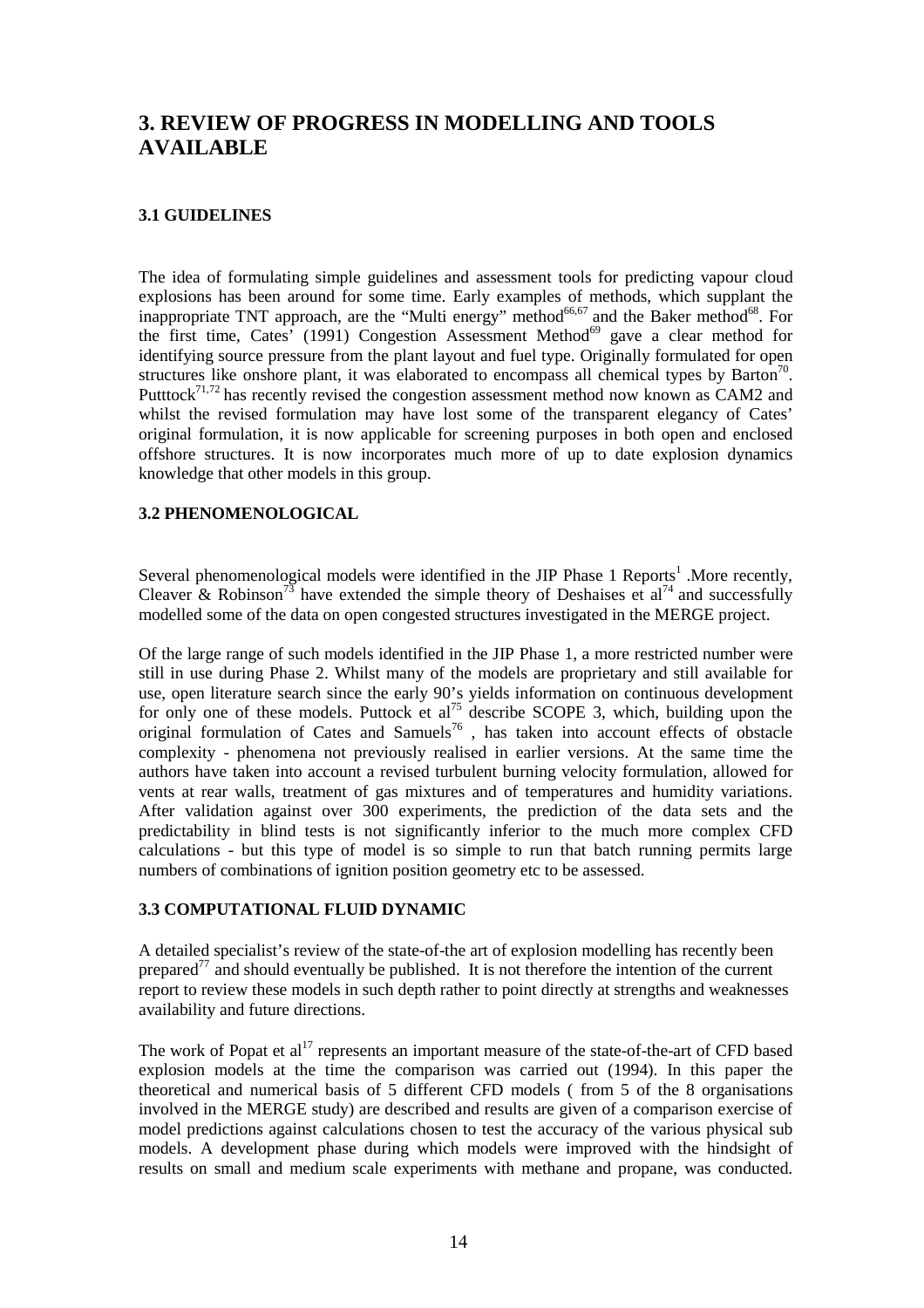Finally the models were used to simulate large-scale experiments prior to the experiments. This type of exercise, which has also been carried out in the JIP phase 2 etc, has its advantages and disadvantages. Used in this paper however it served to highlight areas of uncertainty in the physics. Whilst predictions of maximum overpressure and duration differed widely, the trends were well predicted, showing smaller durations for higher overpressures. The study identified those sub grid models which are most sensitive to the size of the computational grid cells as the turbulence- and ignition-sub models, and the necessity of having sufficient cells in the reaction zone for accurate prediction of the burning velocity - pointing to fine gridding or adaptive gridding.

The importance of grid refinement on explosion prediction in even a very simple structure (10m long 2.5m dia cylindrical vessel with 5 orifice plates) was demonstrated by Catlin et al<sup>78</sup> who used an adaptive grid algorithm allowing the finite volume grid to be refined and redefined locally within the flow accurately to resolve flame fronts recirculation zones and shear layers. An important new method for local grid refinement has recently been presented by Giesdal<sup>79</sup> who describes a method to improve the simulation of dispersing jets in an area close to a leak. The approach should be applicable to a wider range of problems including multispecies gases turbulence compressibility and complex geometries. It was also concluded that there are empirical aspects of the sub grid modelling which can only be improved with further research.

Comparison of CFD results against experimental data in a 3 D module geometry showed "good" agreement, Hjertager & Solberg<sup>80</sup>. "Good" here, as with most explosion model comparisons, means all but 3 data points out of 31 lie within a factor two of the experimental points. Using the statistical method of Saeter et  $al^{71}$ , the EXSIM code over-predicted by 3% and there is a 95% confidence that the mean max overpressure lies within +/-46% of the predicted value.

How good is good enough? Following all the improvements and fixes resulting from learning as a result to the JIP Phase 2, Naamansen et  $a^{82}$  turn back to a well tried experimental system which is capable of simple geometric approaches, that of baffled vented enclosures. Whilst both EXSIM, the purpose built Explosion code and CFX, the general purpose code, simulated observed experimental trends, they almost always over-predicted. The calculated explosion overpressure lies within a factor of 2. Neither EXSIM nor CFX show convincing grid independence. Even though the grid chosen is very fine, the solution still seems to depend upon it. It is concluded that in future a different numerical strategy must be adopted viz. intensive gridding.

Some important experimental and theoretical studies have addressed the inadequacies of the physics in early versions of CFD models. Kong and Sand $^{83}$  address for the first time the gas explosion driven transient near-wake flows, by using Laser Doppler Anemometry (LDA) in a one-dimensional channel, for methane explosions. Interestingly they found that maximum turbulence velocities obtained in the near wake of cylinders and square obstacles were lower than those in steady upstream flows. Further, due to the sensitivity of the vortex shedding and the vortex motion to upstream and downstream disturbances, velocity time histories in the near-wake region are not reproducible even when the upstream flow is well reproduced. They conclude that calculation of turbulence in such transient flows should be based upon each individual explosion rather than ensemble averaging. It is certainly a fact that unlike in models, real explosions have real instantaneous flames which encounter instantaneous turbules not average flames encountering average turbulence levels!

The effects of any pre-existing turbulence which occurs e.g. on release of gas as a jet were studied by van Wingerden et  $a^{84-86}$  in a medium scale version of a petrochemical installation. They showed that turbulence due to the release or even wind may lead to an increase in the explosion overpressure - presumably by making the flame burn faster earlier, thus increasing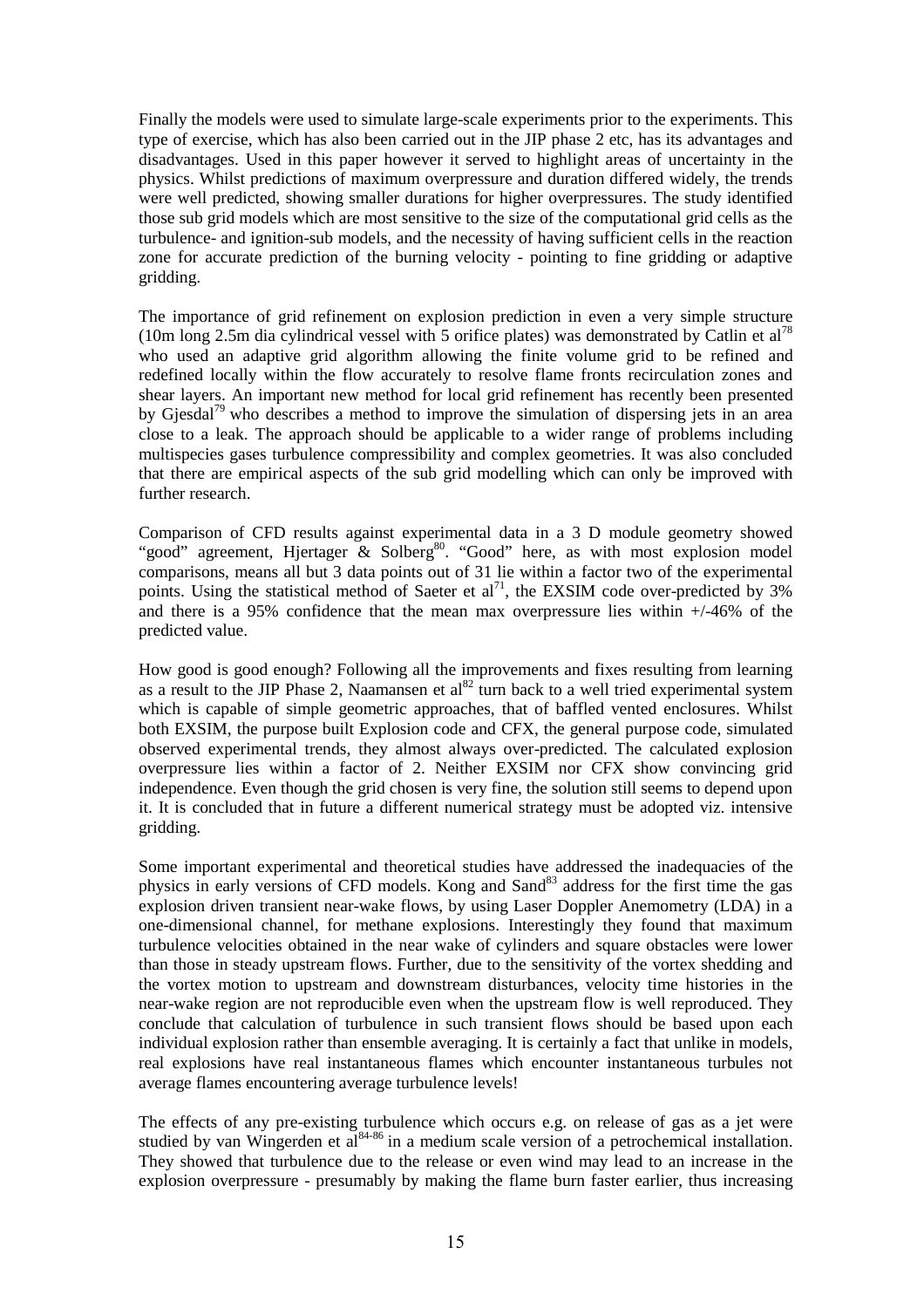the flame acceleration. The effect of initial turbulence is only strong when ignition is within the turbulent jet and increases with release rate. Outside the zone of influence of the turbulent jet the effects are limited. Windergen et al<sup>84</sup> also briefly address the problem of partially filled enclosure. This matter has recently been extensively studied experimentally by Chamberlain and Rowson<sup>25</sup> as discussed in 2.1.2 above.

As mentioned in 1.1.1, the external explosion was first identified by Harrison and Eyre but at the time of the Phase 1 study this was still not widely recognised and many explosion codes had not extended their domain to include it. Now it is universally recognised as a contributor to the total internal load and also as posing a hazard to external structures, walkways etc. Van Wingerden<sup>85</sup>, for example, describe how FLACS 94 was extended to include this feature whilst EXSIM and SCOPE models have also always included it. A recent more detailed study modelling the interaction between the external and internal explosions was provided by Marsano et al <sup>87</sup>

For more open structures, the directional, decaying blast outside the plant can also usefully be predicted by CFD, e.g. van Wingerden<sup>86</sup>. Alternatively simpler tools like SCOPE  $3^{75}$  can be used.

It may well be asked whether the somewhat dated architecture of some CFD codes could efficiently be improved in a way to span the gap between the current state of the art and Direct Numerical Simulation (DNS) techniques, discussed in the next section? With the advent of very powerful computers Large Eddy Simulation (LES) has now become a viable tool for simulating flow instabilities and unsteady process in reacting as well as non-reacting flow. This has recently been demonstrated by Kirkpatrick et al<sup>88</sup> in an albeit simple case. These workers modelled experiments in a box (0.545x 0.195x0.195m) containing 20 litres of LPG/air mixtures and showed good agreement. The LES method allows a CFD code to generate its own length scales that can resolve so sub-grid turbulence models only need be invoked for scales smaller than a critical dimension. As reported elsewhere<sup>77</sup>, it is a premise in the LES method that there exists a minimum length scale beyond which further grid refinement will not lead to significant changes in the turbulent flow properties of interest to explosion dynamics and that this minimum scale is larger than the resolution required for DNS simulation. Thus has however yet to be demonstrated.

#### **3.4 DIRECT NUMERICAL SIMULATION**

This methodology has been well described by Cant<sup>89</sup>. Briefly, it is the only truly fundamental theoretical approach and its use has already contributed to improving subsets of other models. Solving the Navier Stokes equations which govern fluid flow without averaging is the most accurate approach to turbulence. In this approach the whole range of length and time scales are solved, without any modelling approximation. The accuracy of this method makes it a very powerful tool for approaching turbulent flow and an important basis for the more complex problem of reactive turbulent flow. Even so chemistry is usually incorporated by look-up approaches to more complex chemical models run externally. (e.g. Chemkin  $\frac{90}{10}$ ). The inhibition to its wide adoption is the large computer source requirement. This places a restriction on the size of geometry which can be tackled. Given current computer resources DNS is not now a successor to other engineering tools. Its current usefulness resides in the large amount of detail that can be obtained about a turbulent flow field. The detailed time and space resolution which DNS calculations give exceed in many respects even the detailed data acquired by all but the most highly and intensively instrumented experiments. They therefore give truly new insight into the physics of the processes involved.

The novel unstructured solution adaptive mesh system adopted by Birkby et al  $91$  shows significant benefits in terms of accuracy and computational efficiency. The method allows important features of the solution to be resolved closes to the flame and in the vicinity of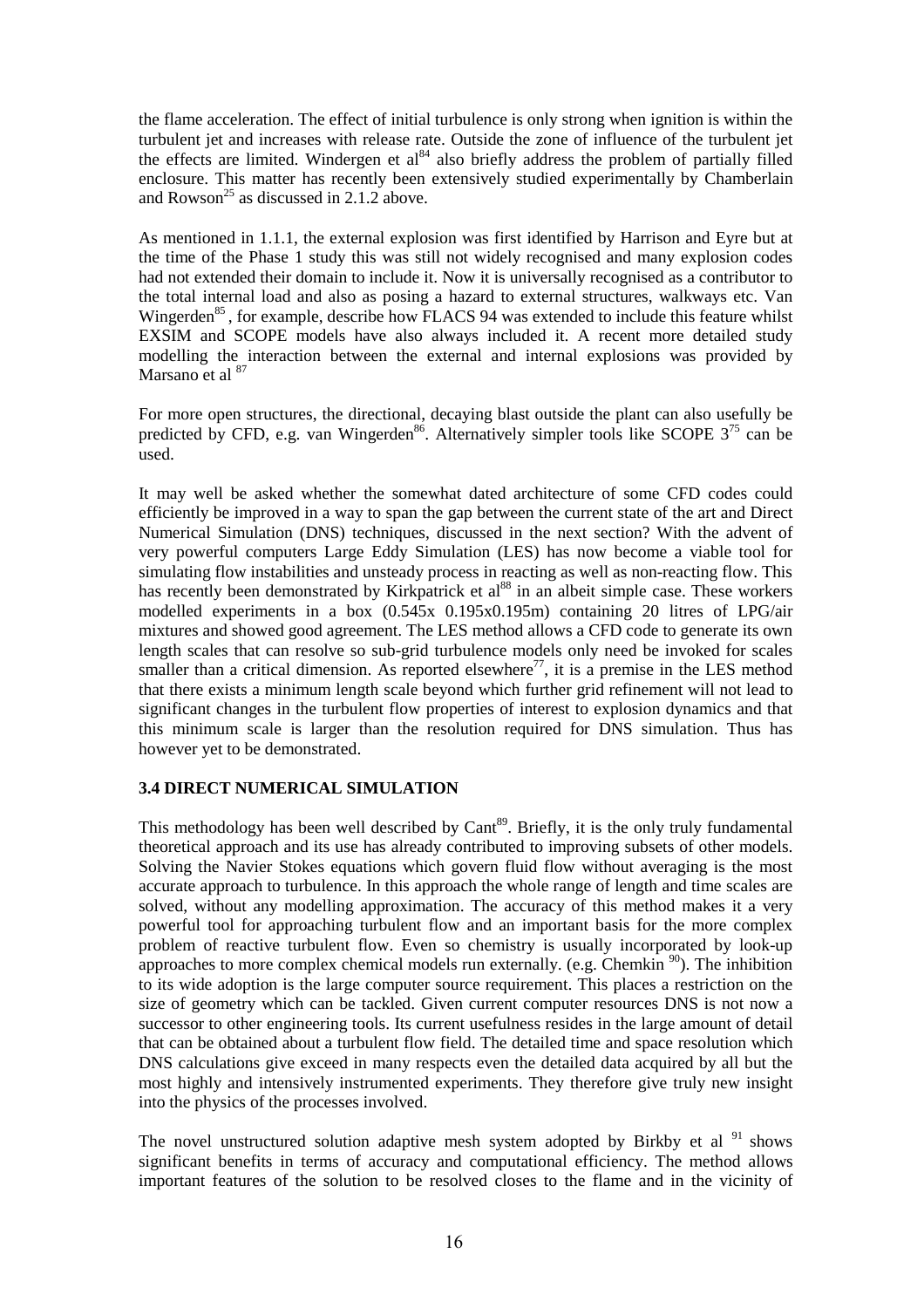obstacle wakes and shear layers where turbulence levels are high The methodology has been applied to an impressive number of test cases<sup>92</sup> and can even provide a qualitatively correct description of the transition to detonation. Combining this model with a virtual reality interface helps to give increased physical insight<sup>93</sup>. The rate of progress in this area is impressive indeed. It will certainly find application in elucidating further the problem of scaling of explosions.

## **3.5 FUTURE MODELLING DIRECTIONS**

The recent report<sup>77</sup> points towards improvements needed both a) in the regime between mild ignition and the fully turbulent combustion. i.e. the early stages of explosion development and in improved calculations for fully turbulent flames prior to the development of shock waves. For a), specifically improvement should be sought in the representation of laminar flame propagation, flame distortion due to diffusion /hydrodynamic instabilities, and flame interaction with acoustic waves were recommended for study. For b), instabilities due to flame interaction with an accelerating flow, flame pinching and flame interactions with acoustic waves and pressure fluctuations were suggested.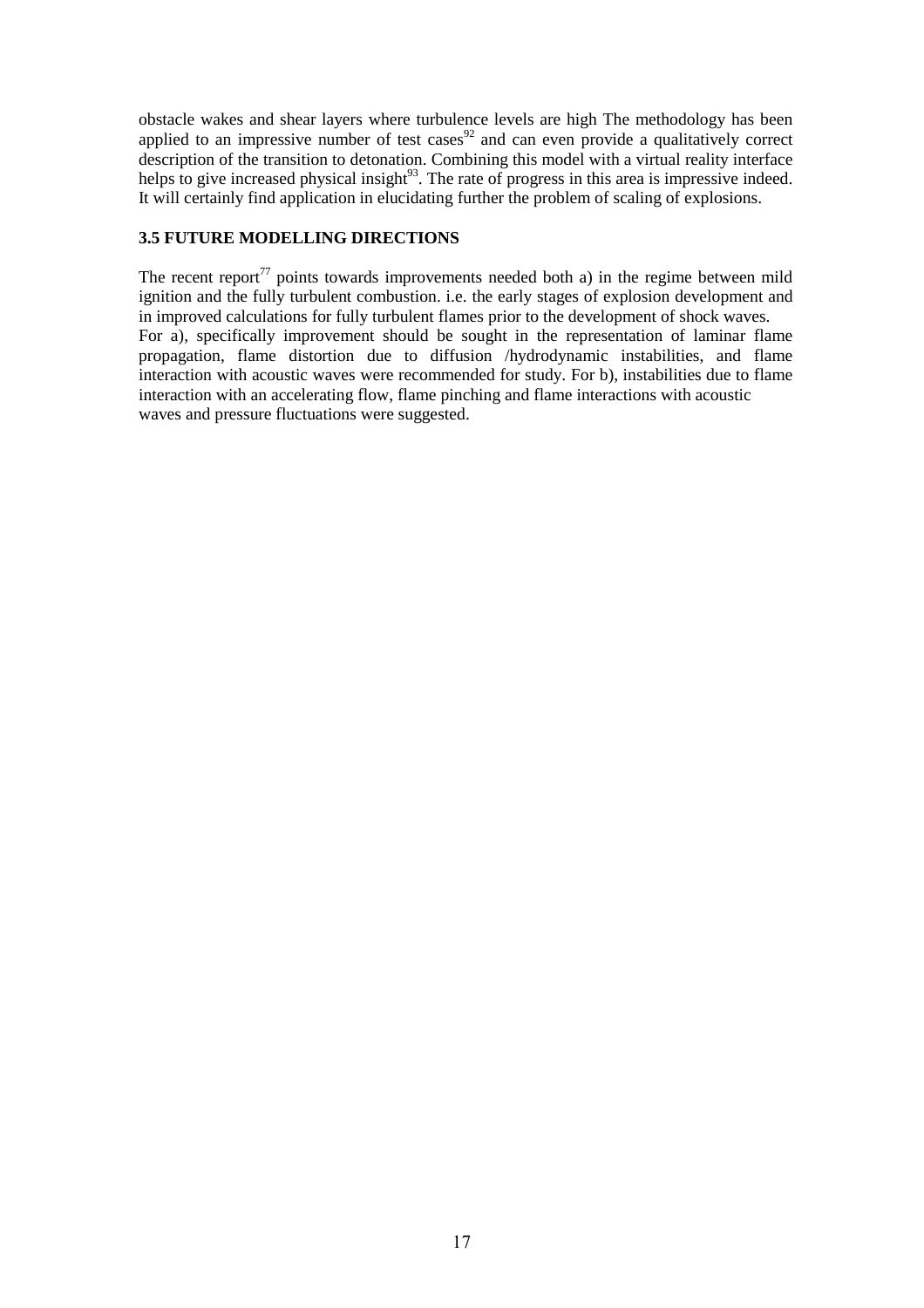# **4. THE CURRENT DEGREE OF IMPLEMENTATION**

As Renwick<sup>94</sup> suggests, there is no doubt that the new goal setting legislation put in place as a result of Piper Alpha has begun to encourage new methods and new technologies. This mirrors the important historical record of the role of the regulator in improving intrinsic safety of technology<sup>2</sup>. Large scale research has shown that explosions may be more severe than was previously recognised but also new research has brought about effective mitigation methods.

Statistical methods are also putting the risks into context - just as have been done previously by other risk events e.g. wave impact, earthquake etc. The whole approach is becoming more mature with a more widespread understanding of basic explosion knowledge by designers and safety case writers.

Water deluge on gas detection is becoming widely implemented especially in new designs.

As Savage<sup>57</sup> points out one of the paradoxes in explosion management is that crucial decisions on the nature and magnitude of the loading have to be made before detailed predictions are available Application of simple tools at a very early stage can provide the design of primary structures. Explosion assessments to provide an important input to design - Tam BP says that it is one of the crucial features at heads of design stage and needs to be signed off and approved in the same way as all major platform parameters. The idea of predicting for the effect of future additions of complexity to the design, is of major importance.

It has been proposed that the guidelines<sup>6</sup>, issued after Phase 1 of the JIP on Fire and Explosion for Topside Structures should now be updated, in the light of the new knowledge gained as a result of the Phase 2 and 3 work. At the time of writing this is in hand.

There can be no question but that the knowledge of deflagration explosions and their impact on offshore structures has increased hugely since the Piper Alpha disaster. Furthermore and most importantly much of that new knowledge is available to a wider range of design engineers and has been incorporated into know how transfer tools such as computer programmes.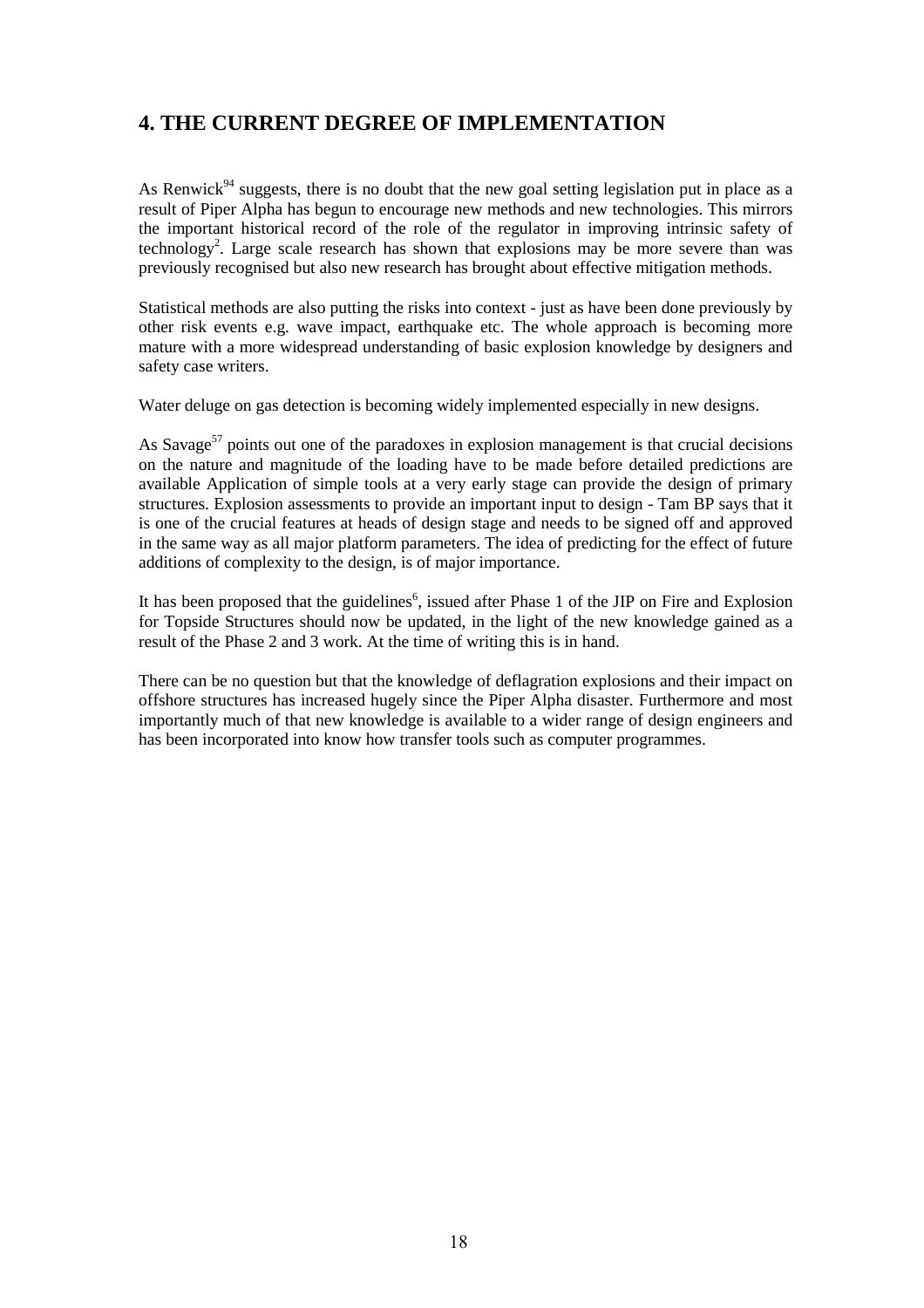# **5. A LOOK FORWARD**

In this section we examine the question "are there still significant gaps in our understanding?" In the context of offshore safety the word *significant* is here assigned the very specific meaning of significance to the processes of safe design and operation as well as minimised loss to life and limb in event of accidental explosion. (Of course in a topic as complex as explosion science there will be gaps in the total knowledge base of how the whole process works for the foreseeable future).

Many of the specific problems identified in the Post Piper Alpha JIP including those listed in section 1.1 have been addressed, at least in part, and the whole area may be seen as more mature. Nevertheless a need so to understand the physics of explosions and their effects on offshore platforms as to permit accurate scaling and prediction has not yet conclusively been met. The central problem of making predictions outside the domain of experimental knowledge remains. This is the nub of the problem. The large-scale experiments of Phase 2 introduced new aspects of explosion phenomenology not observed heretofore and not predicted by any of the explosion model tools in their then current versions. With hindsight the explosion models have been improved. As a simple example, one of the important modifications being the correct partitioning of the roles of obstacle driven turbulence and flame folding on passage through obstacle arrays. The extreme sensitivity to small obstacles was also first demonstrated in these large-scale experiments. We have described CFD models as "an efficient knowledgetransfer vehicle", and they have proved better and more useful in this role than as a predictor for wholly novel experiments.

The basic architecture of existing CFD codes is now quite old. It may be that adaptive grid meshing would also be a viable future direction for these. Use of large eddy simulation methods may also bring about added realism to the description of turbulent flow.

Direct Numerical Simulation may prove to be one of the most useful tools in our armoury to finally nail the problems of scaling and hence significantly improve predictability for large structures in the future. It is also an important tool in getting the most out of existing experimental databases.

Response calculations need to be at least aware of the possibilities of high-pressure excursions due to pressure wave interactions as were observed in the JIP experiments. Fortunately the high-pressure excursions are usually short duration impulses, so still lie below the iso-damage curve. Intelligent coupling of loading and response tools, and more verification of the latter, would be worthwhile.

Water sprays are here to stay and the use of units having localised intelligence<sup>45</sup> is an interesting new development which might conceivably obviate false alarms and high retrofit costs. A new passive method for generating water sprays may if developed also permit retrofit and would obviate the need for gas trigger.

The series of "large tests" gave rise to many surprises. We assembled a large bank of important new data at a scale not tackled heretofore. Nevertheless, apart from revising CFD codes to give results more consistent with the experimental results, there has as yet been very little effort expended on detailed interpretation of the experimental findings. Paradoxically, we have created an enormous bank of data yet there is almost too much in any one experiment fully to assimilate at present. It may well be that effort expended on trying to understand *precisely* what was happening in any one given experimental test is ultimately more useful in nailing our understanding of the physics, and so improving predictability, than any of the global or average examination of the effects. In other words, we need now to turn our attentions to the underlying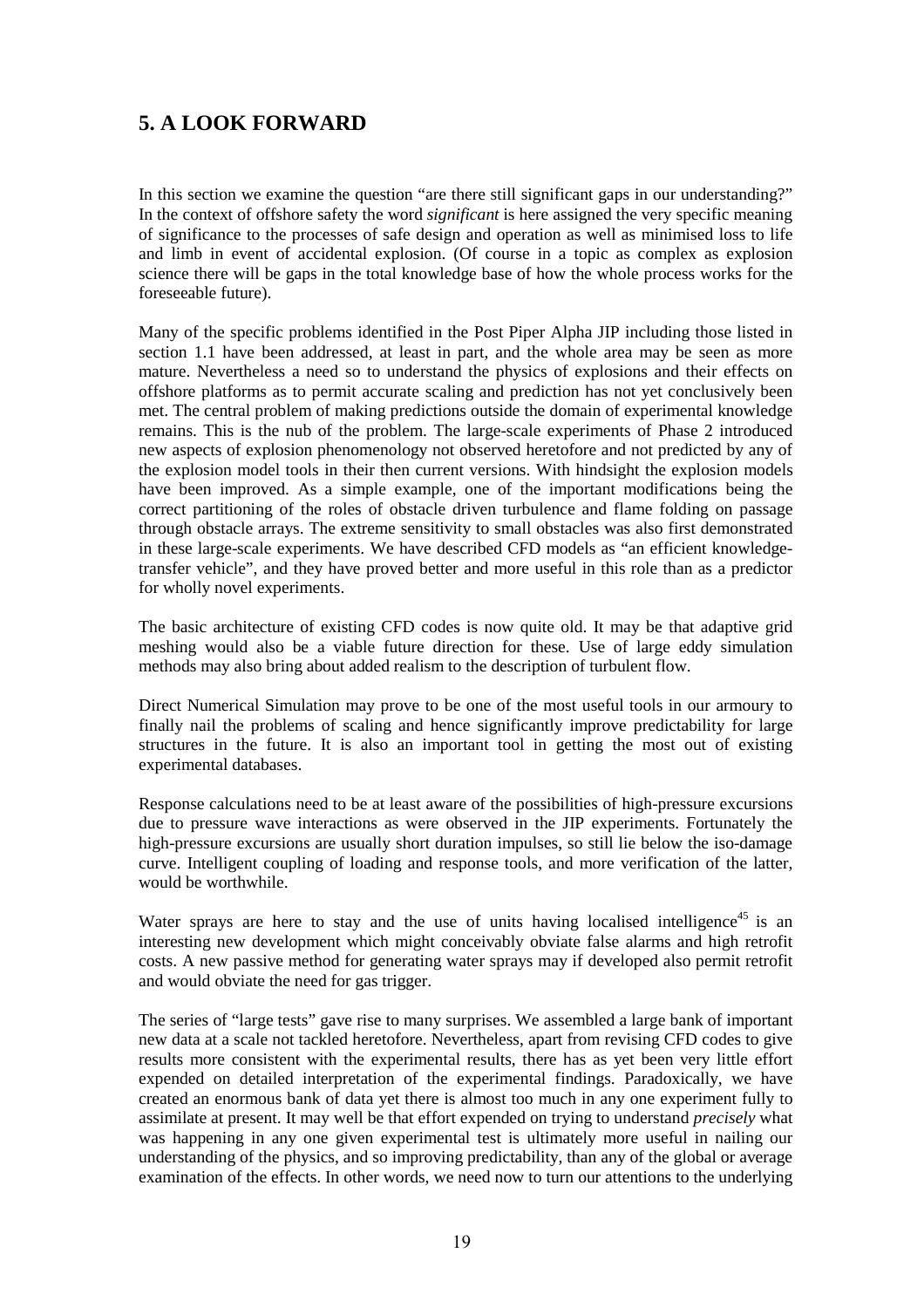science to achieve a step change in both ability and confidence of predictions for such complex situations.

Just as prior to Piper Alpha, commercial considerations put a slight damper on wider and rapid know-how dissemination, so also now, publication embargoes by sponsoring organisations of 2 years or so are very common - and some modifications to CFD codes are also kept proprietary giving the latter a "black box" image. This must lead to inefficiency in restricting the useful "gearing" provided by the worldwide scientific community.

It is perhaps worthwhile to recall that our knowledge of the mechanism of flame acceleration, often known as the Schelkin mechanism, which is responsible for pressure generation in congested structures is due almost entirely to the Russian Gas Dynamicist Schelkin and the German chemist, Wagner. The experiments, which they conducted, were laboratory studies of flame propagation in rough tubes and spherical flame propagation though a series of grids. In other words one of the most important of all the building blocks of our current understanding was supplied by scientists working in quite different countries and with quite different aims.

There is likely to be little or no appetite for further research sponsorship by the offshore industry at the present time and the author sees no need for more giant tests at present. It seems very likely that if the new information which has been generated were even more widely known and widely available, that the world scientific community would be able to utilise it in may different ways. It is also likely that further improvements in our understanding would be so generated.

# **ACKNOWLEDGEMENT**

The author gratefully acknowledges the kind cooperation of many colleagues in HSE, the offshore industry, universities and research institutes who gave freely of their time and without whose help this review would have been much more difficult to produce.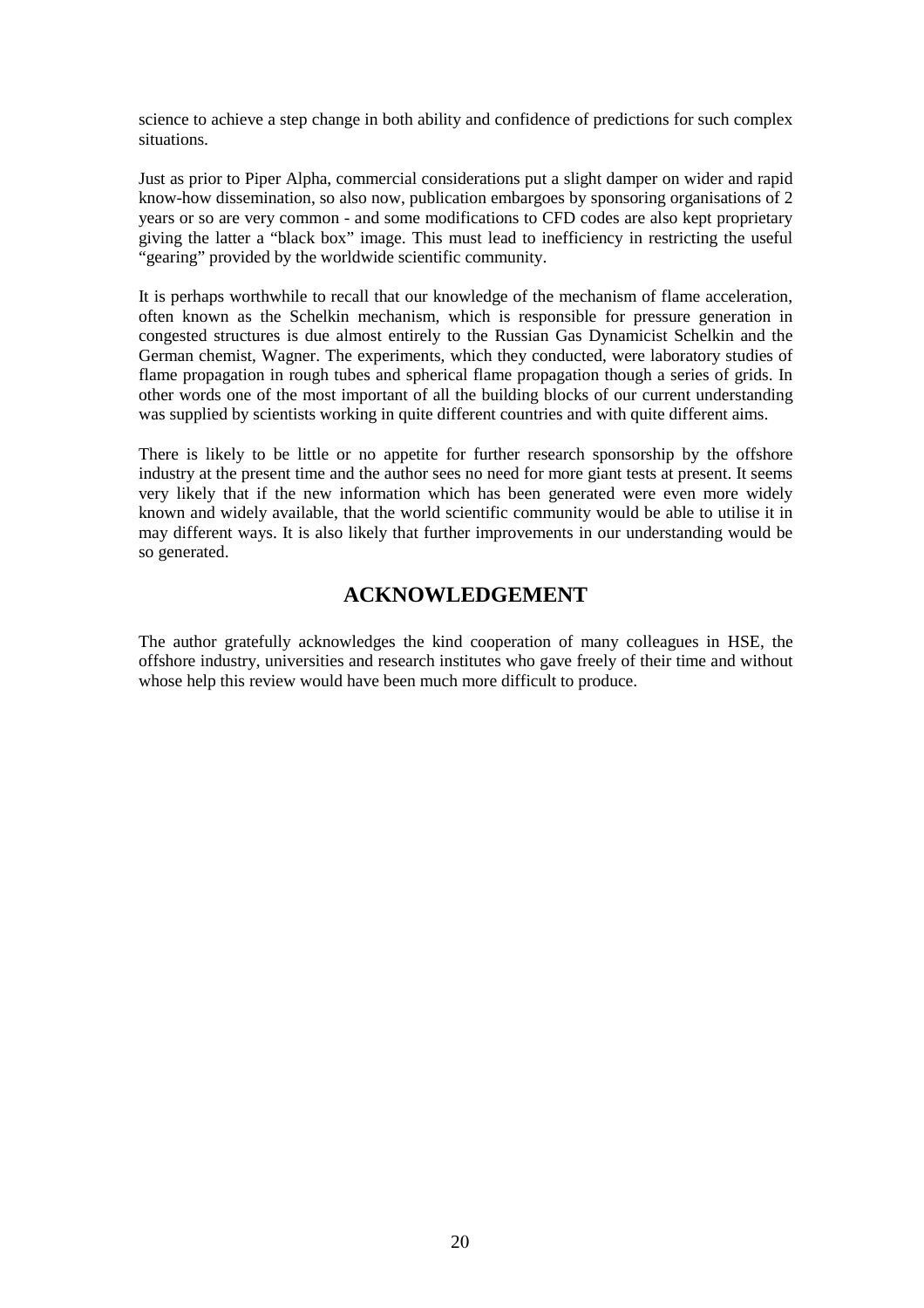## **6. REFERENCES**

1. UK Health and Safety Executive reports OTI 92 585-610 (1992)

2. Bull, D.C., Hoffman, H.J. and Ott, K.O. Trend Analysis of Boiler Explosions Aboard Ships, Specielle Berichte des Kernforschungsanlage Julich Nr 252. ISSN 0343-7639. (1984)

3. Harrison, A.J. and Eyre, J.A., Comb Sci Tech 52, 91-106, (1987)

4. Det Norske Veritas, Technical Reports on Gas Explosion Research Programme Reports (1982)

5. Bimson, B.J., Bull, D.C., Cresswell, T.M., Marks, P.R., Masters, A.P., Prothero, A., Puttock, J.S., Rowson, J.J. and Samuels, B. "An experimental study of the physics of gaseous deflagrations in a very large vented enclosure" 14<sup>th</sup> ICDERS Coimbra Portugal (1993)

6. Interim Guidance Notes for the design and Protection of Topside Structures against explosion and fire SCI P112 (1992)

7. Van Winderden,K., Bjorkhaug, M. and Bjerketvedt, D. "Dispersion experiments in a !:5 scale offshore module" I Chem E Symp Series 141 (1996)

8. Taylor, P.H. and Hirst W.J.S. 22<sup>nd</sup> Symp Int Comb (1989)

9. Samuels, B. "Explosion hazard assessment of offshore modules using 1/12 scale models". Trans I Chem E 71part B 21 –28 (1993)

10. Catlin, C.A., "Scale effects on the external combustion caused by venting of a confined Explosion" Combustion and Flame, 83, 399-411 (1991)

11. Johnson, D.M., Sutton, P., and Wickens, M.J. "Scaled experiments to study vapour cloud explosions" Trans I Chem E 69 B 76 –84 (1991)

12. Phylaktou and Andrews "Prediction of the maximum turbulence intensities generated by grid plate obstacles in explosion induced flows"  $25<sup>th</sup>$  Symp Int Comb  $103 - 110$  (1994)

13. Phylaktou and Andrews "Application of turbulent combustion models to explosion scaling" Trans I Chem E 73 Part B 3 – 10 (1995)

14. Gardener, C.L., Phylaktou, H. and Andrews, G.E. "Turbulent explosion scaling an assessment of experimental data" 3rd Intl Seminar on Fire ND Explosion Hazards Windermere April (2000)

15. Merx, W.P.M. "Modelling and Experimental Research into Gas explosions" Overall Final Report of MERGE project CEC Contract STEP-CT-0111 (SSMA) (1994)

16. Merx, W.P.M, "Modelling and Experimental Research into Gas Explosions" Loss Prevn and Safety Promotion Proc Ind Vol1 333 – 347 (1995)

17. Popat, N.R., Catlin, C.A., Arntzen, B.J., Lindstedt, R.F., Hjertager, B.H., Solberg, T., Saeter, O., and van den Berg, A.C. "Investigations to improve and assess the accuracy of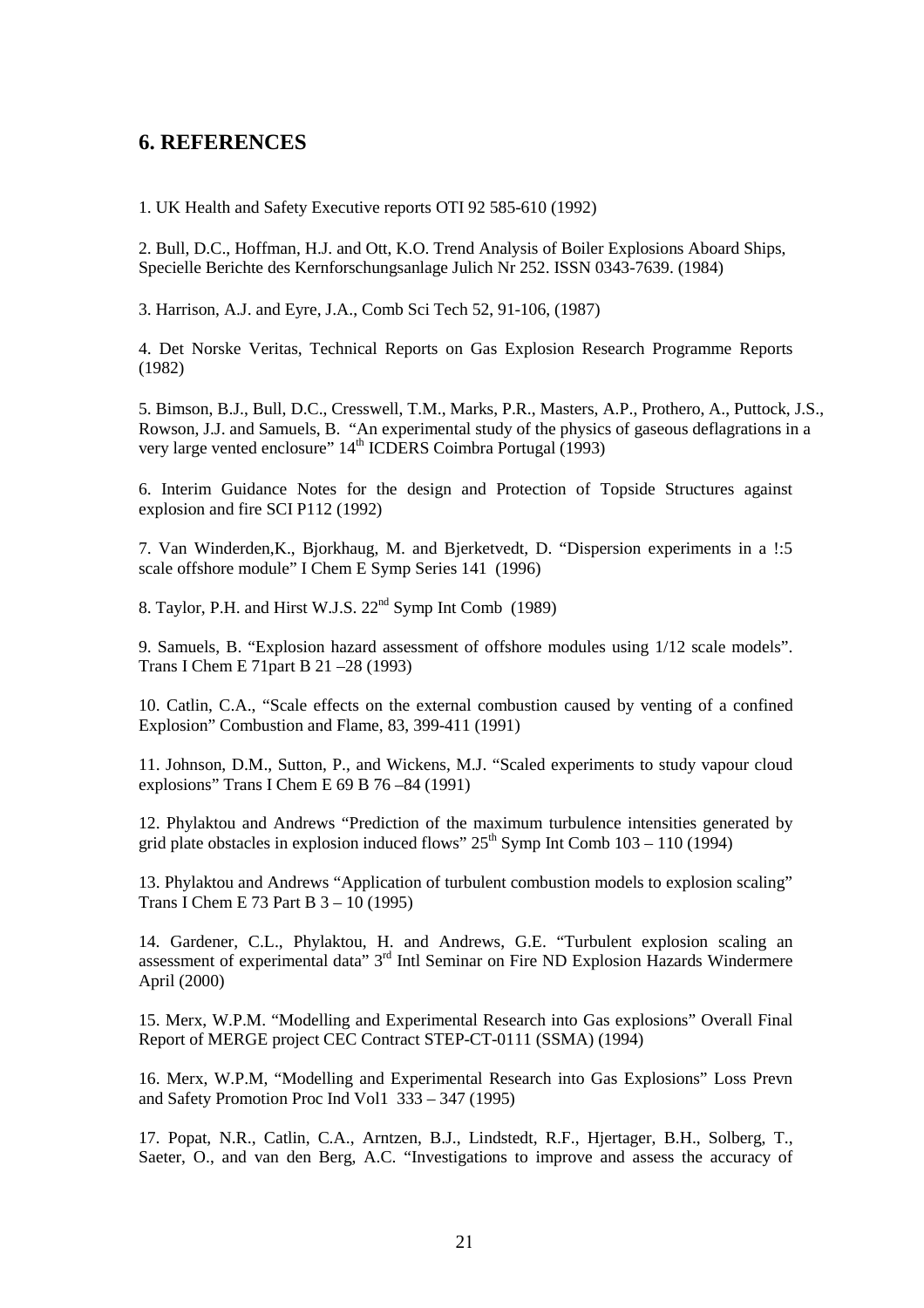computational fluid dynamic based explosion models", Jnl Hazardous Materials 45, 1 – 25 (1996)

18. Snowdon, P., Puttock, J.S., Provost, E.T., Cresswell, T., Rowson, J.J., Johnson,R.A., Masters, A.P. and Bimson, S.J. "Critical design of validation experiments for vapour cloud explosion assessment methods", Pro. Intl. Conf "Modelling the consequences of accidental releases of hazardous materials" San Francisco Sept (1999)

19. Masri, A.R., Ibrahim, SS., Nehzat, N., and Green, A.R. "Experimental study of premixed flame propagation over various solid obstructions" Exptl Thermal and Fluid Science 21, 109- 116 (2000)

20. Ibrahim, S.S., Hargrave, G.K., and Williams, T.C., "Experimental investigation of flame/solid interactions in turbulent premixed combustion" Experimental Thermal and Fluid Science 24, 99-106 (2001)

21. Ibrahim, S.S. and Masri, A.R. "The effects of obstructions on overpressure resulting from premixed flame deflagration" Jnl. Loss Prevn Proc Ind 14, 213-221, (2001)

22. Hargreave, G.K., Ibrahim, S.S. and Williams, T.C. "Flow mixture effects on premixed flame propagation over cylinders" Proc 3<sup>rd</sup> Intl Symp on Turbulence, Heat and Mass Trabsfer, Nagoya Japan April 2000.

23. Patel, S., Ibrahim, S.S., Yehia, M.A. and Hargrave G.K. "Investigation of premixed turbulent combustion in a semi-confined explosion chamber" To be presented at 2nd Mediterranean Combustion Symposium, Sharm El-Sheikh, Egypt Jan 6-11 (2002)

24. Cates, A.T. & Samuels, B., "A simple assessment methodology for vented explosions" Jnl Loss Prevn Proc Ind 4, 287 (1991)

25. Chamberlain G.A., and Rowson, J.,"Gas explosion experiments in congested plant partially filled with fuel-air mixtures", ERA Conference Major Hazards Offshore 4.2.1 – 4.2.10, (2000)

26. Bull, D.C., McLeod, M.A. and Mizner, G.A. "Detonation of Unconfined Fuel Aerosols". Prog in Aeronautics and Astronautics, 75, 4860. (1981)

27. Burgoyne, J.J. and Cohen, L, "The Effect of Drop-size on Flame Propagation in Liquid Aerosols", Proc Roy Soc, (London) Proc v 225, 375-392, (1954)

28. Zabetakis, M.G., "Flammability Characteristics of Combustible Gases and Vapours" US Bureau of Mines Bull 627 p3 (1965)

29. Bowen, P.J. and Shirvill L.C. "Combustion Hazards posed by the Pressurised Atomisation of High-Flashpoint Liquids",pp.233-241, Jnl. Loss Prevention Process Ind.,7, No.3 (1994)

30. Bowen, P.J. and Shirvill L.C."Pressurised Atomisation of High Flashpoint Liquids - Implications for Hazardous Area Classification", ICHEME conference "Hazards XII – European Advances in Process Safety", pp.27-41, UMIST, Manchester, April (1994)

31. Bowen, P.J., Bull D.C., Prothero A., Rowson J.J."Deflagration of Hydrocarbon Aerosol Fuels", Combust.Sci and Tech., Vol.130 pp.25-47 (1997)

32. Bowen, P.J. and Cameron L.J. 'Hydrocarbon Aerosol Explosions : A Review', Trans. IChemE, Vol.77, Part B, pp.22- 30, Jan. (1999)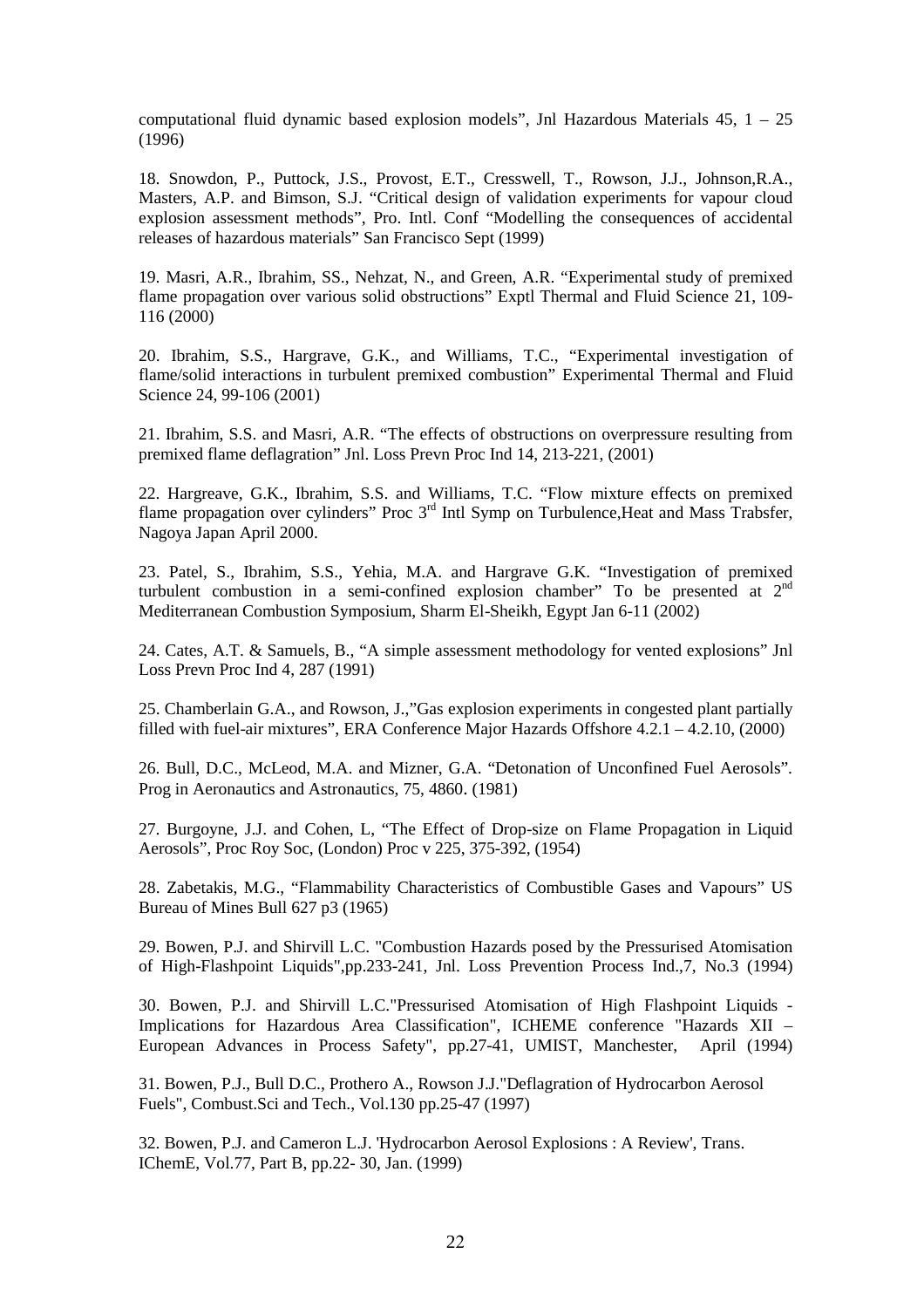33. Cleaver, R.P., Burgess, S., Buss, G.Y., Savvides, V., Tam, V., Connolly, S., and Britter, R.E.. "Analysis of Gas Build up from high-pressure natural gas releases in naturally vented offshore modules", ERA Report 99 – 08080 Safety on offshore installations, 3.2.1 –3.2.22, (1999)

34. Cleaver, R.P., Humphrey, C.E. and Robinson, C.G. "Accidental generation of gas clouds on offshore process installations" J. Loss Prev. Process Ind., 7, 273-280 (1994)

35. Selby, C.A. and Burgan, B.A. "Blast and Fire Engineering for Topside structures {Phase 2" Final Summary report SCI 253

36.HSE Reports " Data reports for large scale explosion experiments" OTO 98098-98131 (1998)

37. HSE Reports "Data reports for Study of Experimental Repeatability" OTO 98032-98043 (1998)

38. HSE Reports "A study of the repeatability of explosion tests" OTO 98097 (1998)

39. Al-Hassan, T., and Johnson, D.M. "Gas explosions in large-scale offshore module geometries: overpressures, mitigation and repeatability" 17<sup>th</sup> Int Conf on Offshore Mechanics and Arctic Engineering OMAE98 1233 (1998)

40. "Explosions in Full Scale Offshore Module Geometries", Evans, J.A., Johnson, D.M. and Lowesmith, B.J., BG Technology Rept R2422 May (1999)

41. Bakke, J.R. and van Wingerden, K. "Guidance for designing offshore modules evolving from gas explosion research" SPE paper 24617 763- 770 (1992)

42. Paterson, K. , Tam, V.H.Y., Moros, T. and Ward-Gittos, D. "The design of BP ETAP platform against gas explosions" Jnl Loss Prevn Proc Ind 13, 73 – 79 (2000)

43. Acton, M.R., Sutton,P. and Wickens, M.J. "An investigation into the mitigation of gas cloud explosions by water sprays" I Chem E Symp 122 (1990)

44. Catlin, C.A., Gregory, C.A.J., Johnson, D.M., and Walker, D.G. "Explosion Mitigation in Offshore Modules by General Area Deluge" Trans I Chem E 71 part B (1993)

45. Bjerketvedt, D and Borkhaug, M., "Experimental investigation effect of water sprays on gas explosions" Dept of Energy Offshore Technolgy Rept OTH 90 316 HMSO (1990)

46. Van Winderden,K., and Linga, H. "New aspects of water spray on gas explosions in offshore rigs" ERA Conference 3.2.1.- 3.2.11. (1997)

47. Van Winderden,K., "Mitigation of gas explosions using water deluge" 34th annual Loss prevention symp March (2000)

48. Thomas, G.O. "On the conditions required for explosion mitigation by water sprays" Trans I Chem E Process Safety and Environmental Protection 78,(2000)

49. SCI "The assessment of pressure hot water explosion sub pressure in system" HSE Book OTH 93 406 (1993)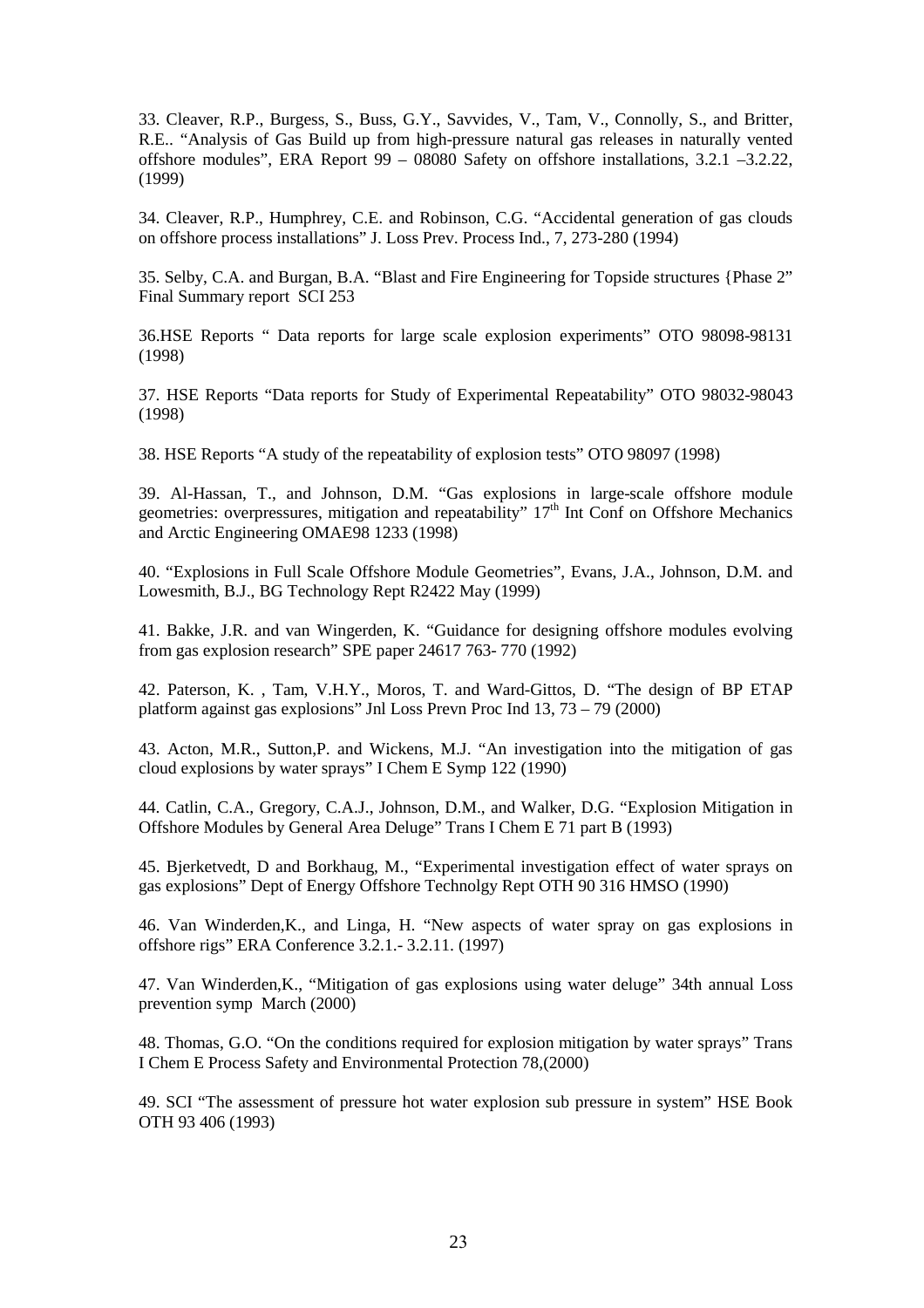50. Tam, V., O'Connell, M.,Pedersen, G. and Renwick, P. "Testing of the Micromist device: An active soft barrier for explosion control", ERA Conference Major Hazards Offshore 4.4.1 – 4.4.11 (2000)

51. Catlin, C.A. "Water containers are demonstrated to have passive explosion capability" FABIG Newsletter 29 Article R407 (2001)

52. Catlin, C.A., "Passive explosion suppression by blast-induced atomisation from water containers" Paper accepted for presentation at Major Hazards Offshore Conference 27-28 Nov Paragon Hotel London,(2001)

53. Tam V.H.Y. "Barrier methods for Gas Explosion Control".8<sup>th</sup> Intl Conf on Safety on Offshore Installations ERA (1999)

54. Hoiset, S, Hijtager GB.H., Solberg, T., and Malo K.A. Statistical estimation of loads from gas explosions J Loss Prev Process Industries Vol 10 271-283 (1997)

55. Corr, R.B., Frieze, P.A., Tam, V.H.Y. and Snell, R.O. "Development of Limit State approach for design of Offshore Platforms" 8<sup>th</sup> Inl Conf Safety on Offshore Installations, ERA, 6.3.1.-6.3.23. (1999)

56. Tam, V.H.Y and Corr, B. "Development of a limit state approach for design against gas explosions" Jnl Loss Prev Proc Ind 13, 443-447 (2000)

57. Savage N., Harper, J. and Duke, F. "Explosion Hazard Management of the Shearwater Project" ERA report 5.3.1 –5.3.16 (1999)

58. Puttock, J. "The use of a combination of explosion model in explicit overpressure exceedence calculation for an offshore platform" ERA Conference" Major Hazards Offshore  $3.2.1 - 3.2.13(2000)$ 

59. Talberg, O. Hansen, O.R. and Bakke, J.R. "Recent advances in CFD based probabilisitic explosion risk assessment" ERA Conference Major Hazards Offshore, 3.3.1 –3.3.11 (2000)

60. Hoiset, S., Hjertager, B.H., Solberg, T. and Malo, K.A.,"Properties of Simulated Gas Explosions of Interest to The Structural Design Process" AIChE Process Safety Progress 17, 278 – 286 (1998)

61. Trim, S.G., Campbell, D. and Reid, D. "Measurements of the Structural Response of Vessel Support Systems to Explosion Loading" Offshore Technology Report OTN 97 154 55.

62. Burgan. B., "Structural Response Model Evaluation" HSE Offshore Technology Report OTN2000 019 (2000)

63. Shearer, M. J., Tam, V.H.Y. and Corr, B. "Analysis from large scale hydrocarbon gas explosions" Jnl Loss Prevn Proc Ind 13, 167 –173 (2000)

64. Robertson, N.J., Fairlie, G.E., and Draper, E.J. "Gas Explosion Modelling and Dynamic Structural Response" ERA Conference Major Hazards Offshore, 3.6.1 –3.6.9 (2000)

65. Blast loading from gas explosions onto nearby structure: An experimental study resulting in design guidance. A proposal prepared by Shell Global Solutions and Shell UK Exploration and Production (now funded) L.C. Shirvill October (1999)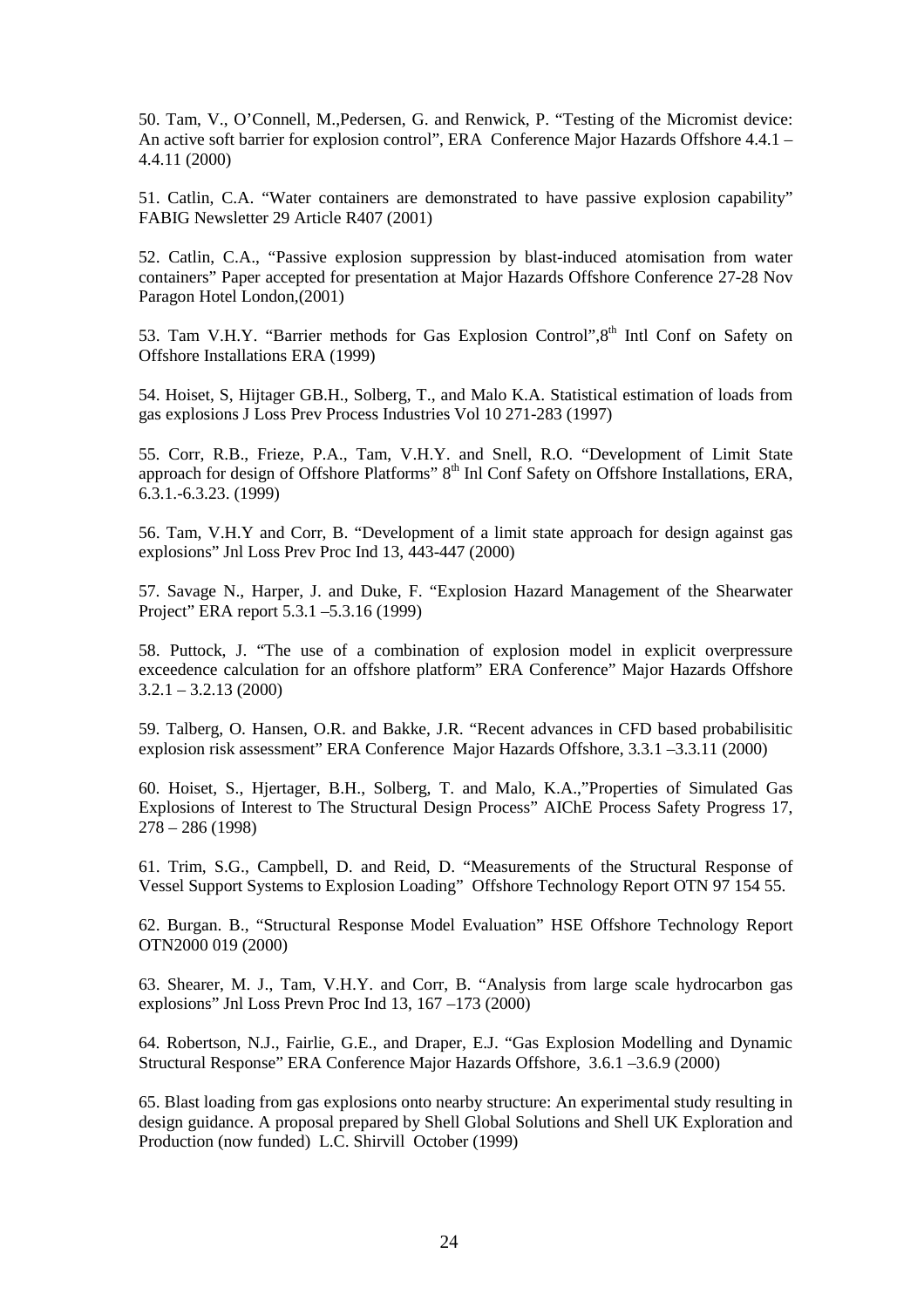66. Van den Berg, A.C. "The multi energy method: A framework for vapour cloud explosion blast prediction" J Hazardous Materials 12, 1 (1985)

67. Van den Berg, A.C. and Eggen, J.B.M.M. "GAME, guidance for application of the multienergy method" Proc Intl Symp Hazards, prevention and Mitigation of Industrial Explosions, Bergen Norway (1996)

68. Baker, Q.A., Tang, M.J., Scheier, E.A. and Silva, G.J. "Vapour cloud Explosion analysis" Proc 28<sup>th</sup> AICHe Loss Prevention Symposium (1994)

69. Cates, AT., "Fuel gas explosion guidelines" Int Conf on Fire and Explosion Hazards, Moreton in Marsh Inst Energy (1991)

70. Barton, R.F. "Fuel gas explosion guidelines- practical application" Major Hazards Onshore and Offshore II, I Chem E Symp Series 139, 285- 296.(1995)

71 Puttock, J.S. "Improvements in Guidelines for prediction of vapour cloud explosions" Intl Conf and Workshop on Modelling the consequences of Accidental releases of Hazardous Materials San Fransisco Sep (1999)

72. Puttock, J.S., "Developments in the congestion assessment method for the prediction of vapour cloud explosions"  $10^{th}$  Int Symp Loss Prevn in Process Ind Vol2 1107-1129 (2001)

73. Cleaver, R.P. and Robinson, C.G. "An analysis of the mechanisms of overpressure generation in vapour cloud explosions" Jnl Hazardous materials 45 27 – 44 (1996)

74. Deshaies, B. and Leyer, J.C., Combust Flame 40 141 (1981)

75.. Puttock, J.S., Yardley, M.R. and Cresswell, T.M., "Prediction of vapour cloud explosions using the SCOPE model" Jnl Loss Prevention Proc Ind 13, 419-431 (2000)

76. Cates, A.T. and Samuels, B."A simple assessment methodology for vented explosions" Jnl Loss Prevn Proc Ind 4, 287 (1991)

77. "Validation Techniques for Explosion Modelling" Combustion Dynamics Ltd report prepared for UK HSE (1999)

78. Catlin, C.A., Fairweather, M. and Ibrahim, S.S. "Predictions of turbulent premixed flame propagation in explosion tubes" Comb Flame, 102, 115-128 (1995)

79. Gjesdal, T. "Local grid refinement for improved description of leaks in industrial gas safety analysis" Compute Visual Sci 3 25-32 (2000)

80. Hjertager B.H. and Solberg, T. "A review of computational fluid dynamics modelling of gas explosions" Prevention of Hazardous Fires and Explosions Ed V.E. Zarko 77 – 91 (1999)

81. Saeter, O., Solberg, T. Hj and Hjertager, B.H., "Validation of EXSIM 94 explosion simulator"4<sup>th</sup> Intl Conf on Offshore structures London Dec (1995)

82. Naamansen, P., Solberg, T. and Hjertager, B. H. "Validation of CFD predictions in a baffled, vented enclosure" Paper presented at CHISA 14<sup>th</sup> Int Congress of Chemical and Process Engineering, Praha Aug  $27^{\text{th}}$  (2000)

83. Kong, D. and Sand, I.O. "An experimental study of gas explosion-driven near wake flow of cylinders" ERA Conference 3.17 –3.30 (1996)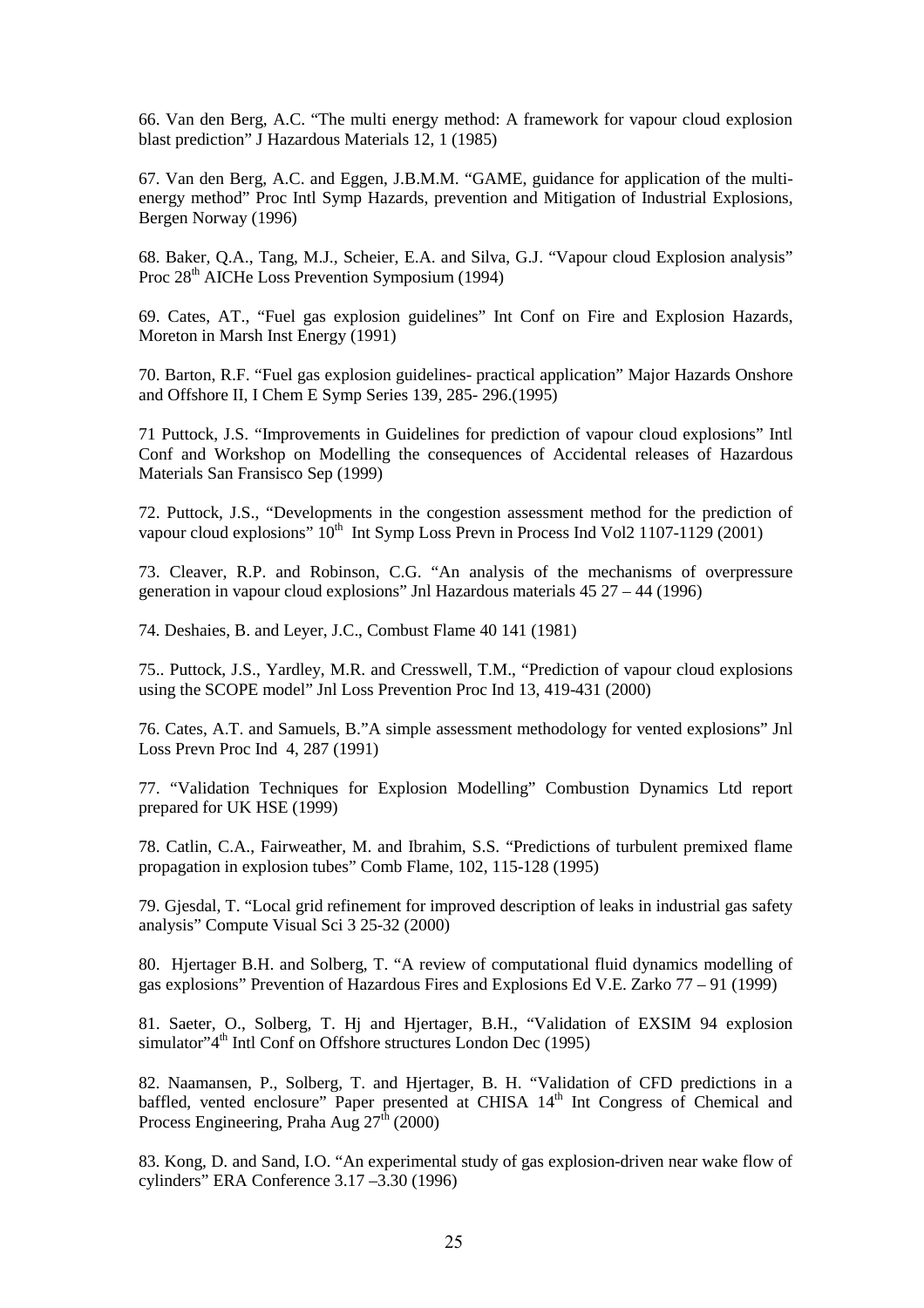84.Van Wingerden K., Wilkins, B. and Pedersen, G, "On the effects of gas mixture nonhomogeneity and pre-ignition turbulence on gas explosions in high density congested industrial facilities" (1996)

85. Van Wingerden, K, Hansen O.R. and Teiglenad R., "Prediction of the strength of blast waves in the surroundings of vented offshore modules" ERA Technolgy conference "Offshore Structures –Hazards Safety and Engineering 2.11-.21.113 (1995)

86. Van Winderden,K., Hansen, O.R. and Foisselon, P. "Predicting blast over pressures caused by vapour cloud explosions in the vicinity of control rooms Process Safety Progress 18 17-14  $(1999)$ 

87. Marsano S., Bowen, P.J., O'Doherty T. "Modelling the Internal/External Explosion Interaction from Vented Enclosures", Proceedings of the 13th Australasian Fluid Mechanics Conference, Monash University, Melbourne, Australia 13-18 December, Vol.2, pp.1039- (1998)

88. Kirkpatrick, M.P., Ibrahim, S.S., Armfield, S.W. and Masri, A.R. "On the application of compressible LES in unsteady premixed combustion"  $3<sup>rd</sup>$  Asia-Pacific Conference on Combustion, 1-4 (2001)

89. Cant, R.S., "Direct Numerical Simulation in Combustion" ERCOFTAC Summer School on Turbulent Combustion and its Computation, Cambridge (1964)

90. Kee, R.J., Rupley, F.M., and Miller, J.A., "Chemkin II: a FORTRAN chemical kinetics package for the analysis of gas-phase chemical kinetics" Sandia Report SAND 89-8009, Sandia Laboratories (1989)

91 Birkby, P.,Cant, R.S. and Savill, A.M. "The application of a laminar flamelet model to confined explosion hazards" Flow, Turbulence and Combustion  $63$ ,  $361 - 377$  (1999)

92. Bray, K., Cant, S. and Savill, M. "The modelling of Obstructed Explosions" Proc  $13<sup>th</sup>$ Symp on Scale Modelling Nagoya Japan ISSM3-XX (1999)

93. Sinclair, F.M., Birkby, P., Savill, A.m., Cant, R.S. and Dawes, W.N. "Numerical flow visualisation using results from an unstructured adaptive mesh" Proc  $8<sup>th</sup>$  Int Symp on Flow Visualisation  $1 - 7$  (1999)

94. Renwick, P.D. "Offshore explosions – recent research and its impact for industry and the regulator" SPE 46639 (1998)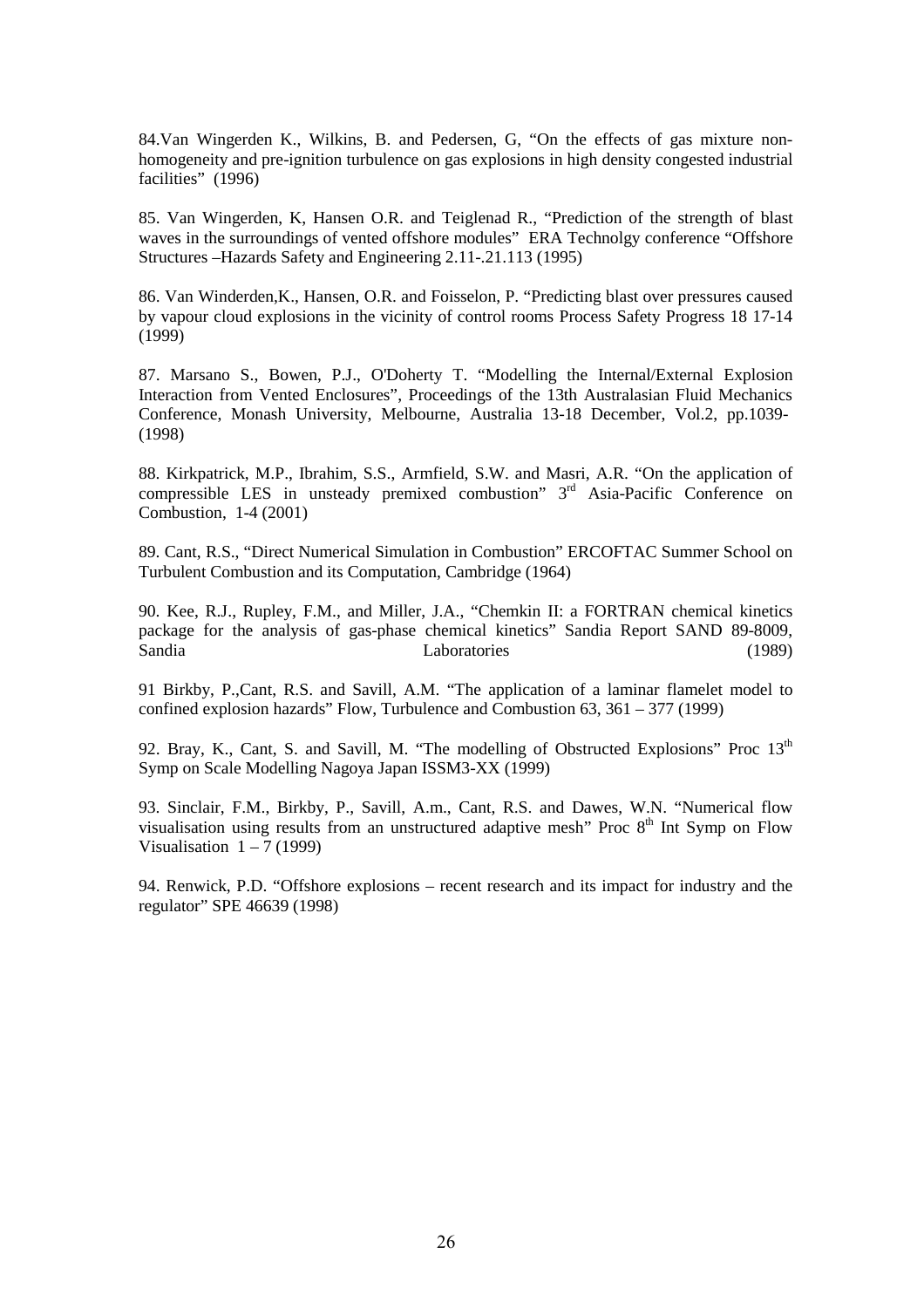Printed and published by the Health and Safety Executive C0.06 02/04